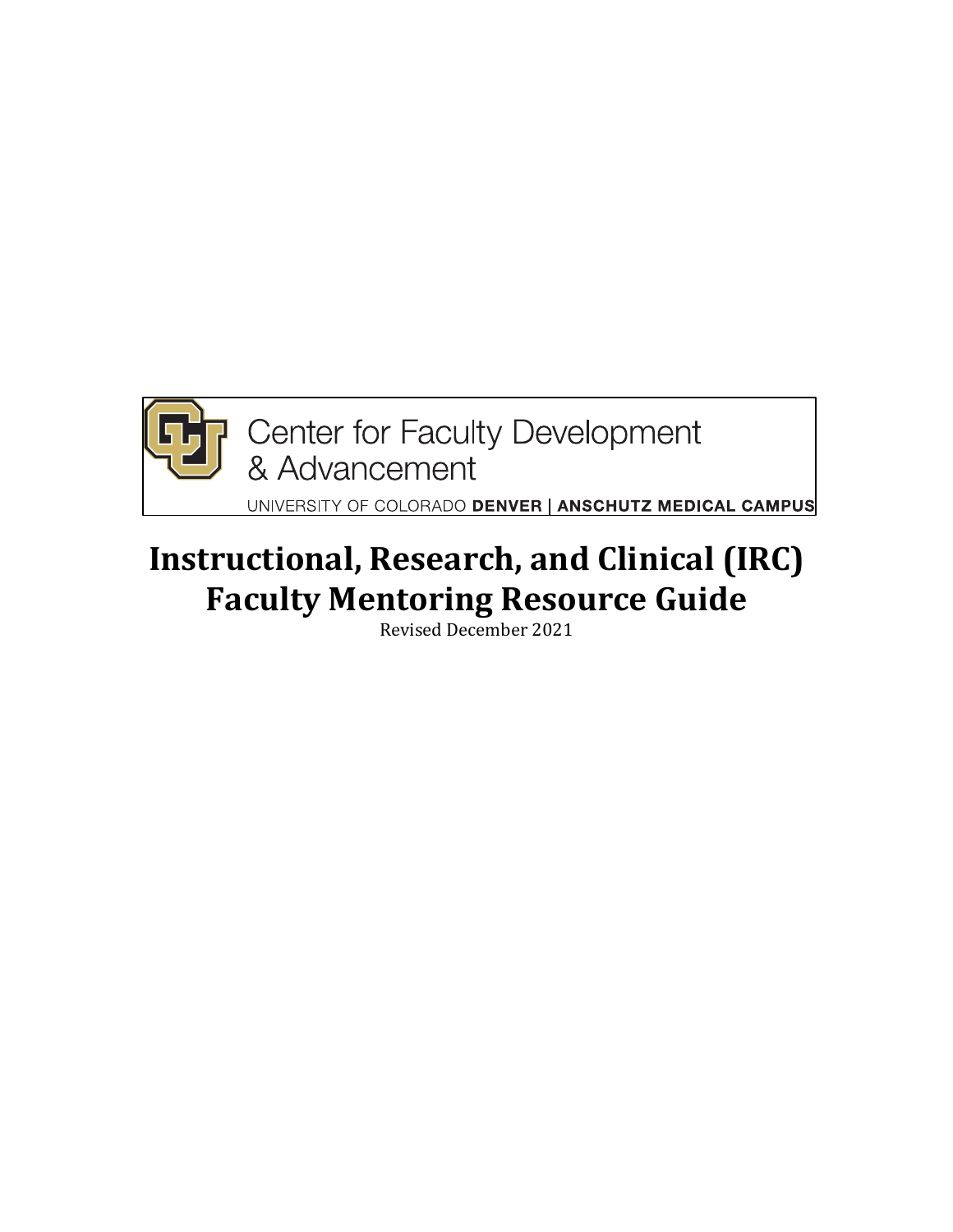# **Table of Contents**

| Meeting 10: Striving for a professional and personal balance  15 |
|------------------------------------------------------------------|
|                                                                  |
|                                                                  |
|                                                                  |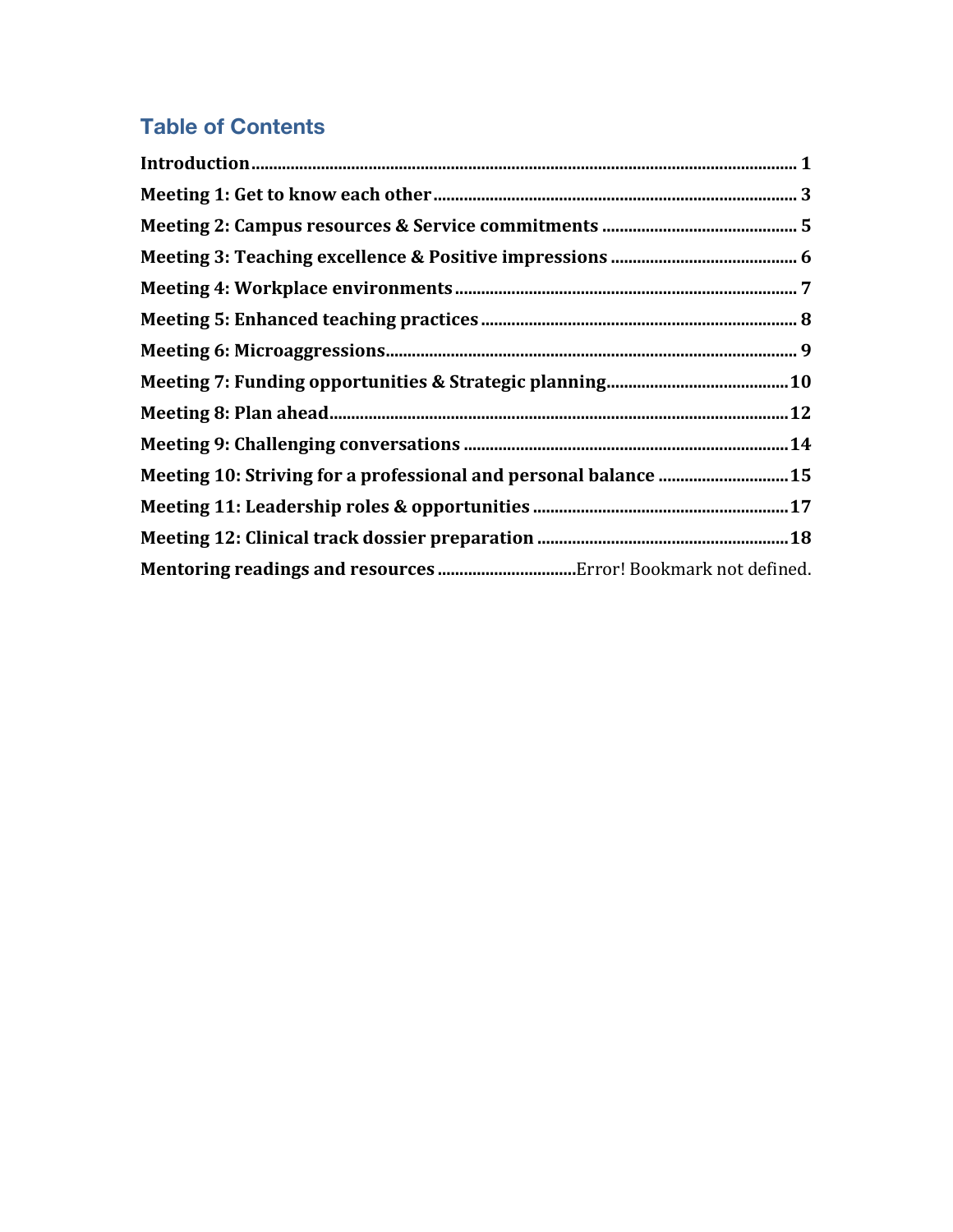### **Introduction**

Welcome, mentors and mentees. Thank you for participating in CU Denver's Center for Faculty Development and Advancement's (CFDA) mentoring program. The guidance that mentors provide to a new faculty member will go a long way toward shaping his or her success and comfort at this institution. We know that mentoring is a heartfelt and sometime time-consuming process, and we appreciate all that you give. The IRC Faculty Mentoring Resource Guide is designed to guide mentor-mentee pairs in which the mentee is not working toward tenure. Instructional, research, and clinical (IRC) faculty include those that teach one or several courses every semester, some who hold positions elsewhere plus teach a course at this institution, and some who hold full-time Clinical Teaching Track positions. Titles include "Instructor," "Senior Instructor," "Lecturer," "Scholar in Residence," "Artist in Residence," "Visiting Assistant Professor," and "Clinical Track Faculty". Individual faculty appointments specify expectations in the areas of teaching, service, and/or research. Their positions are non-tenure-track.

Faculty members new to the role of mentoring will find an array of developmentally designed topics to support and guide their mentee. Mentees will discover resources and tips to support their work, primarily in the teaching and service areas. Mentors and mentees may find that they come to this resource for ideas when they are a new to the program, but eventually start focusing on their own ideas and questions. Alternatively, they may drop by once in a while for ideas or materials. Either way is fine; this is about supporting the mentee. The *IRC Resource Guide* is comprised of 12 meeting outlines. For each meeting, discussion topics are provided to guide a conversation plus suggested assignments and/or readings. Not all mentor/mentee pairs will use every meeting outline. The table below suggests meetings to use based on the mentee's status, yet individual interests and needs should dictate topic selections. Some faculty may decide that they wish to study these materials on their own, without a mentor. In that case, the outlines can be used to guide the faculty member's investigations and to foster conversations with experienced colleagues.

All materials are designed to be used either in-person or virtually. While the CFDA suggests meeting in-person as much as possible to support relationship building, you can easily have the conversations and share the assignments by telephone, email, or other virtual platforms (e.g. Skype, Zoom). Contact the Center for Faculty Development and Advancement any time you need assistance.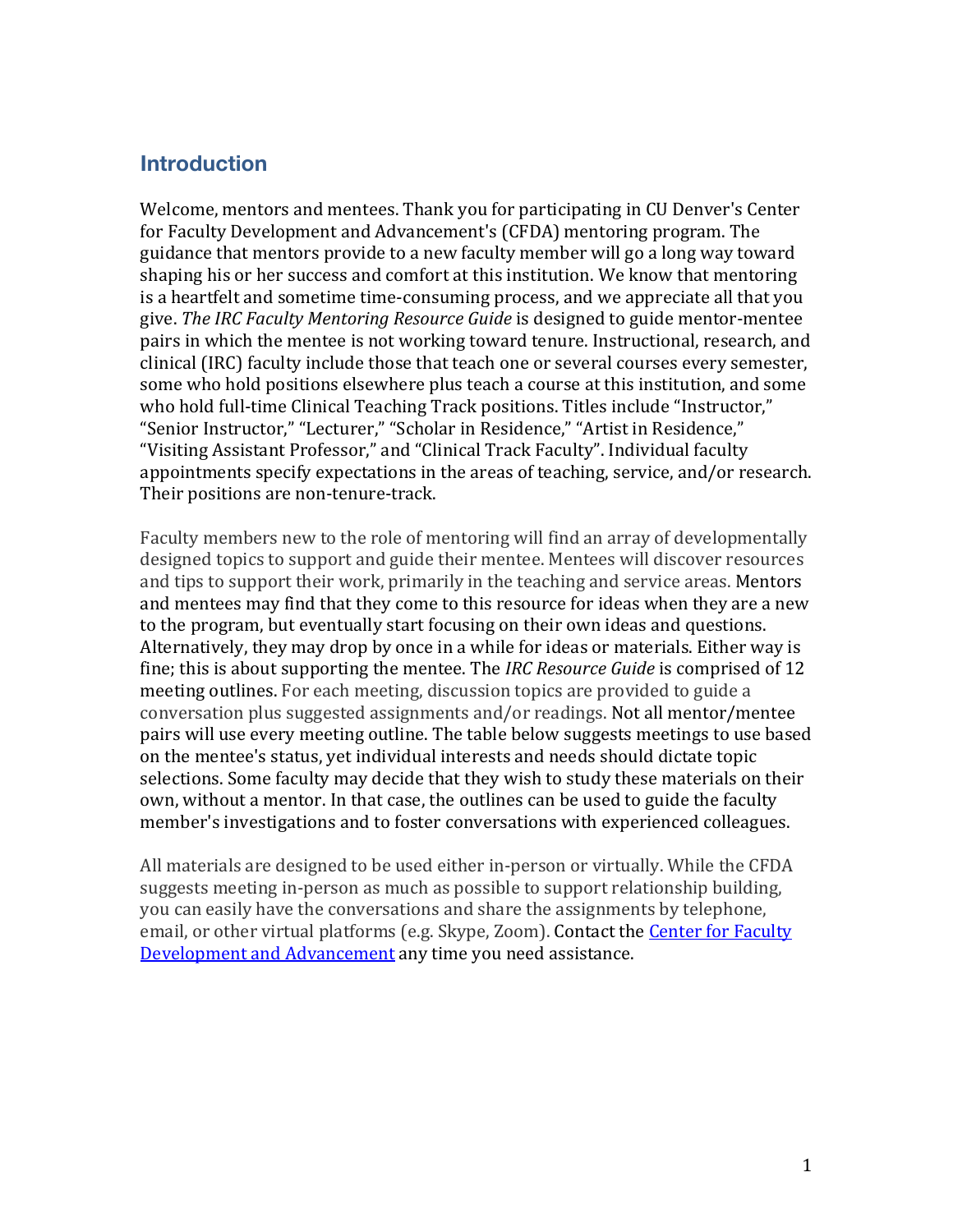| <b>Suggested Meeting Outlines</b> |  |
|-----------------------------------|--|
|                                   |  |

| <b>NTT Mentee</b><br><b>Status</b> | <b>Description</b>                                    | <b>Suggested Meeting</b><br><b>Outlines</b> | <b>Suggested</b><br><b>Duration of</b> |
|------------------------------------|-------------------------------------------------------|---------------------------------------------|----------------------------------------|
|                                    |                                                       |                                             | <b>Mentoring</b>                       |
|                                    |                                                       |                                             | Relationship                           |
| New to                             | Faculty member is new to                              | Meetings 1-6                                | 2 to 3 years                           |
| teaching in                        | academia or has held a                                |                                             |                                        |
| higher<br>education                | prior position for fewer<br>than 5 years. No research |                                             |                                        |
|                                    | related responsibilities.                             |                                             |                                        |
| Employed                           | The mentee holds a full-                              | Meetings 1-2. After                         | 1-2 years                              |
| elsewhere;                         | time job at another                                   | this, assess mentee's                       |                                        |
| teaches on a                       | organization. He or she                               | concerns and                                |                                        |
| limited basis                      | teaches a single course per                           | interests. Mine ideas                       |                                        |
| at CU                              | semester at CU Denver.                                | from meetings 3-11 to                       |                                        |
| <b>Denver</b>                      | "Visiting" faculty                                    | use in future meetings.                     |                                        |
|                                    | members, who hold a                                   |                                             |                                        |
|                                    | primary academic                                      |                                             |                                        |
|                                    | appointment at another                                |                                             |                                        |
|                                    | institution, should begin                             |                                             |                                        |
|                                    | with Meetings 1&2, then                               |                                             |                                        |
|                                    | proceed with their mentor                             |                                             |                                        |
|                                    | based on their level of                               |                                             |                                        |
|                                    | experience & concerns.                                |                                             |                                        |
|                                    | Mentorship of visiting                                |                                             |                                        |
|                                    | faculty may last one or                               |                                             |                                        |
|                                    | more years.                                           |                                             |                                        |
| <b>Experienced</b>                 | Faculty member has held a                             | Meetings 1-2. Assess                        | 1 to 3 years                           |
|                                    | prior position in academia                            | the mentee's                                |                                        |
|                                    | for 5 or more years. No                               | experience and                              |                                        |
|                                    | research-related                                      | interest in topics                          |                                        |
|                                    | responsibilities.                                     | covered in meetings 3-                      |                                        |
|                                    |                                                       | 11. Select materials                        |                                        |
|                                    |                                                       | from those lessons as                       |                                        |
|                                    |                                                       | appropriate.                                |                                        |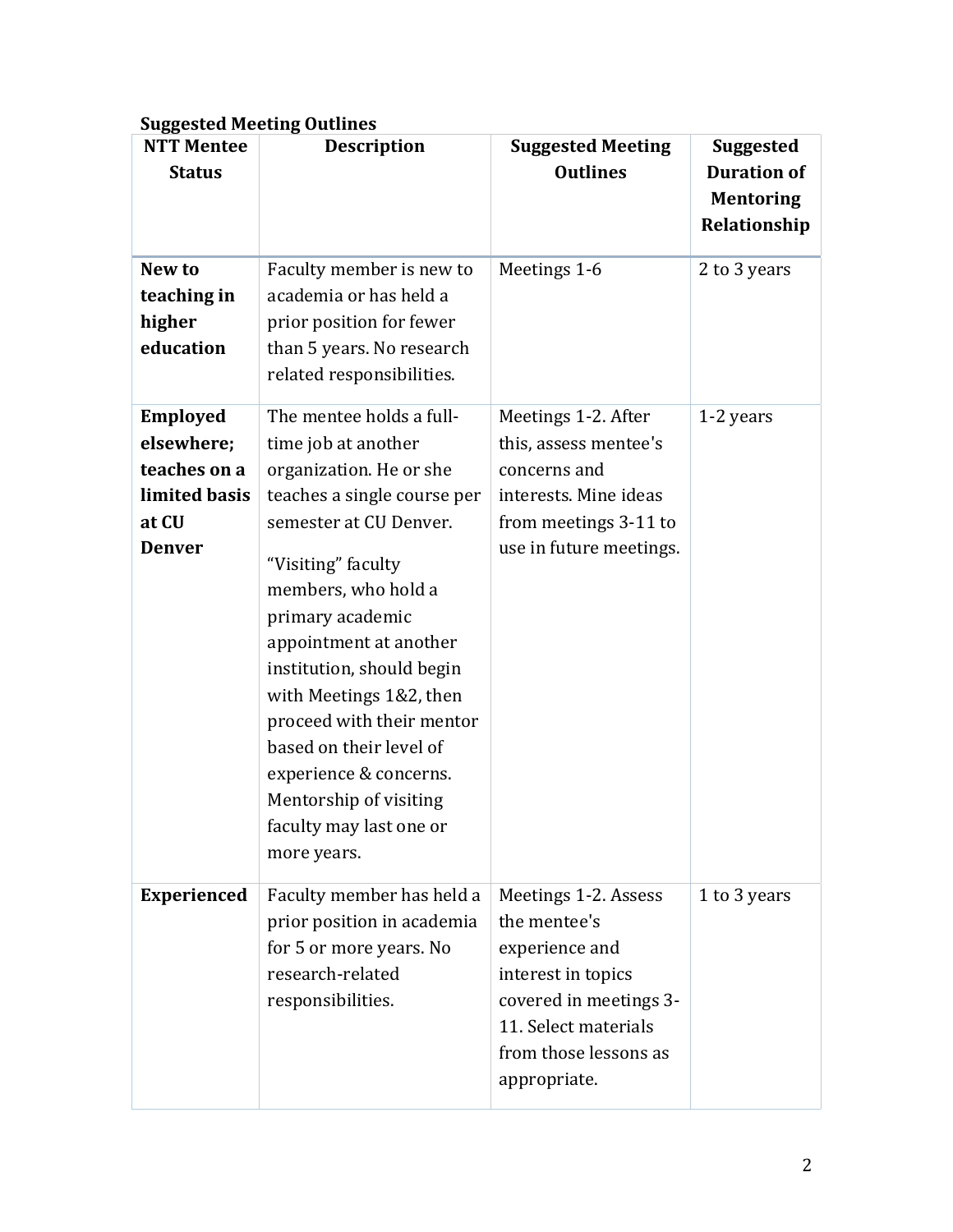| <b>Clinical</b> | Faculty member holds a    | Begin with meetings 1, | 6 years or  |
|-----------------|---------------------------|------------------------|-------------|
| <b>Track</b>    | CTT position, including   | Meetings 2 and 12.     | until the   |
|                 | some research             | Continue with          | mentee      |
|                 | responsibilities. Those   | meetings 3-11 as       | applies for |
|                 | working towards           | appropriate. The year  | promotion   |
|                 | promotion to the CTT line | before the mentee      |             |
|                 | will need to demonstrate  | applies for a          |             |
|                 | "promise" in their        | promotion review,      |             |
|                 | research/scholarly        | consult with mentee's  |             |
|                 | activity.                 | department for all     |             |
|                 |                           | required processes.    |             |
|                 |                           |                        |             |

### **Meeting 1: Get to know each other**

For your initial meeting, we suggest meeting casually somewhere -- perhaps at a coffee shop or a favorite lunch spot. Learn a little bit about each other, personally and professionally. The mentee will probably already have many burning questions about working at CU Denver. Make sure to allow time to discuss all of these questions.

#### **Prior to the Meeting**

Exchange CVs. Be prepared to discuss your professional experience, education, and any scholarly activities you've done.

#### **Discussion**

- Share a few personal things about yourselves. Where are you from originally? Do you have family in the area? What do you enjoy? Are you new to Denver?
- Discuss your professional experience and education.
- Discuss what each of you would like to focus on in this mentoring relationship.
- Agree upon how often you will meet and which one of you will initiate meetings. Will you schedule them in advance, or wait until a need arises? Collaborate on the focus of the topic(s) for your next meeting.
- What additional questions or concerns do you have about beginning your life as a faculty member at CU Denver?

#### **Assignment**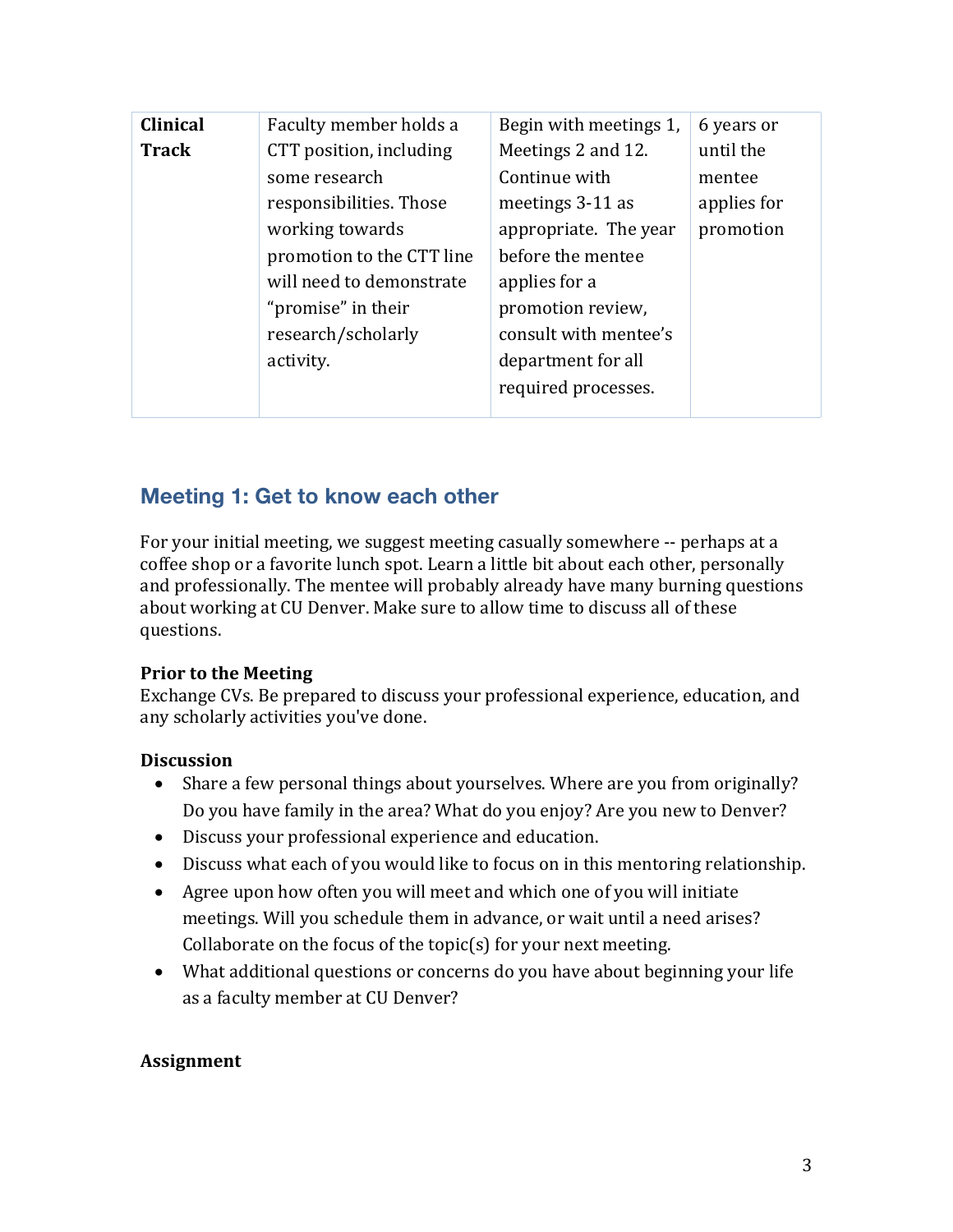• Mentees, do you have a service requirement as part of your position? Bring information on your department's expectations for service commitments to the next meeting. This may be in the form of a written policy or other document (preferable), or information from a knowledgeable colleague. How will you be evaluated? Do most people perform less service in their first few years than later on?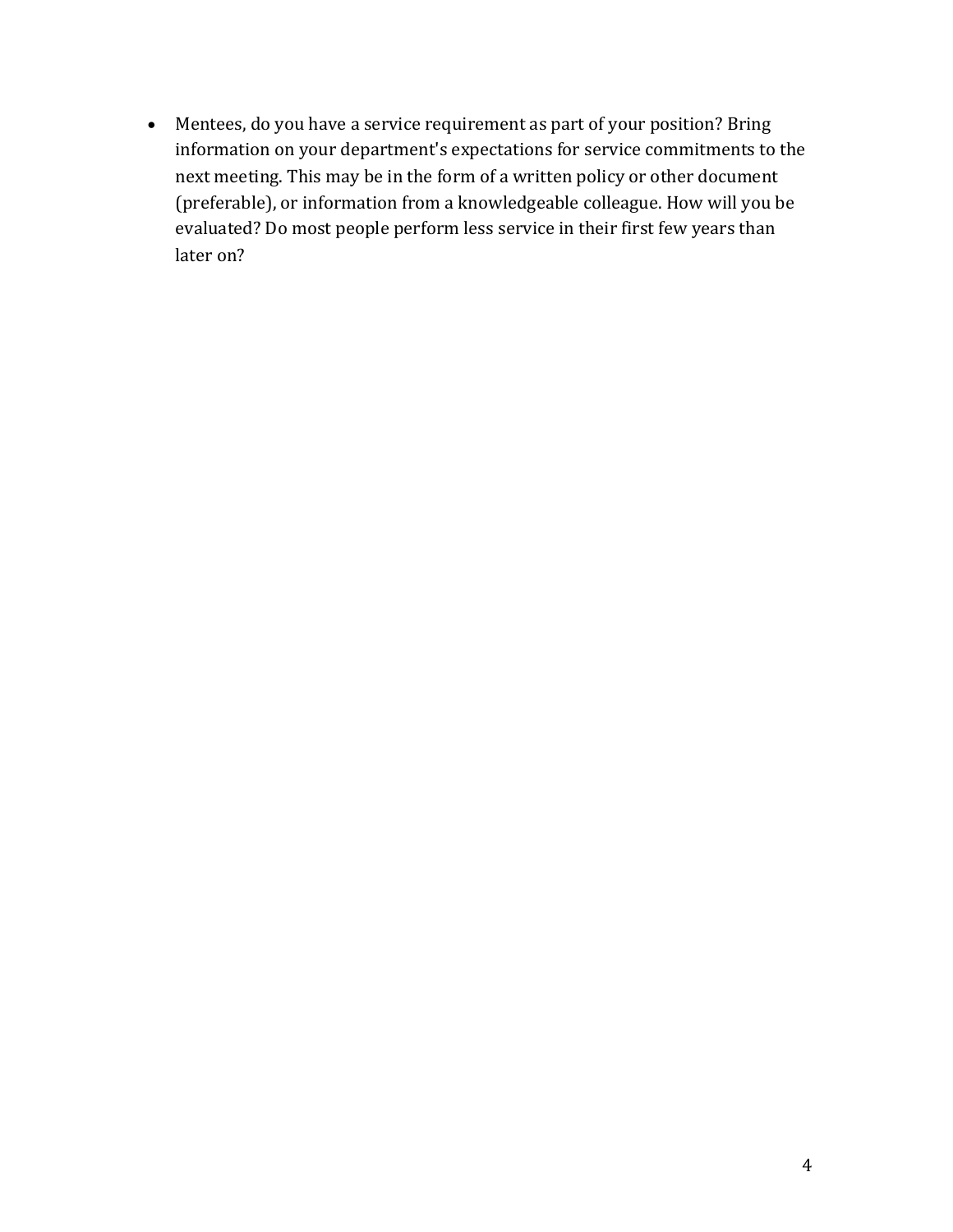# **Meeting 2: Campus resources & service commitments**

#### **Prior to meeting:**

Gather information on departmental service commitments.

#### **Discussion--Campus Resources:**

- Share some scenarios in which you've referred students to campus resources in your past work. What were the situations like? How did you discuss the resource with the student? Are you happy with how you handled the situation?
- Become well versed in services offered by the Counseling Center. Discuss: Have you referred students to counseling in the past? How did you go about making the referral?
- Visit the UCDALI (University of Colorado Denver Association of Lecturers and Instructors) website, and watch for communications from this group which represents and supports IRC faculty.

#### **Discussion--National Resources**

View the Adjunct Nation website which features commentary, job opportunities, and more for faculty in IRC positions.

#### **Discussion--Managing Service Commitments**

- Do you have a service commitment? If yes, what is it?
- What did you find out about your department's expectations for service commitments?
- How will your service commitments be used in your evaluations?
- What are your department's expectations for different kinds of service: to your department, to your university, and to the profession?
- What service commitments have you taken on already? What is planned for?
- Discuss strategies for identifying and managing meaningful service opportunities.
- Discuss strategies for balancing departmental and university opportunities.

#### **Assignment**

Find the CFDA's list of upcoming professional development events. Check out the Center for Excellence in Teaching and Learning's (CETL) events, too. Register for at least one in the coming months. Learn about topics related to teaching, instructional design, classroom management, and more.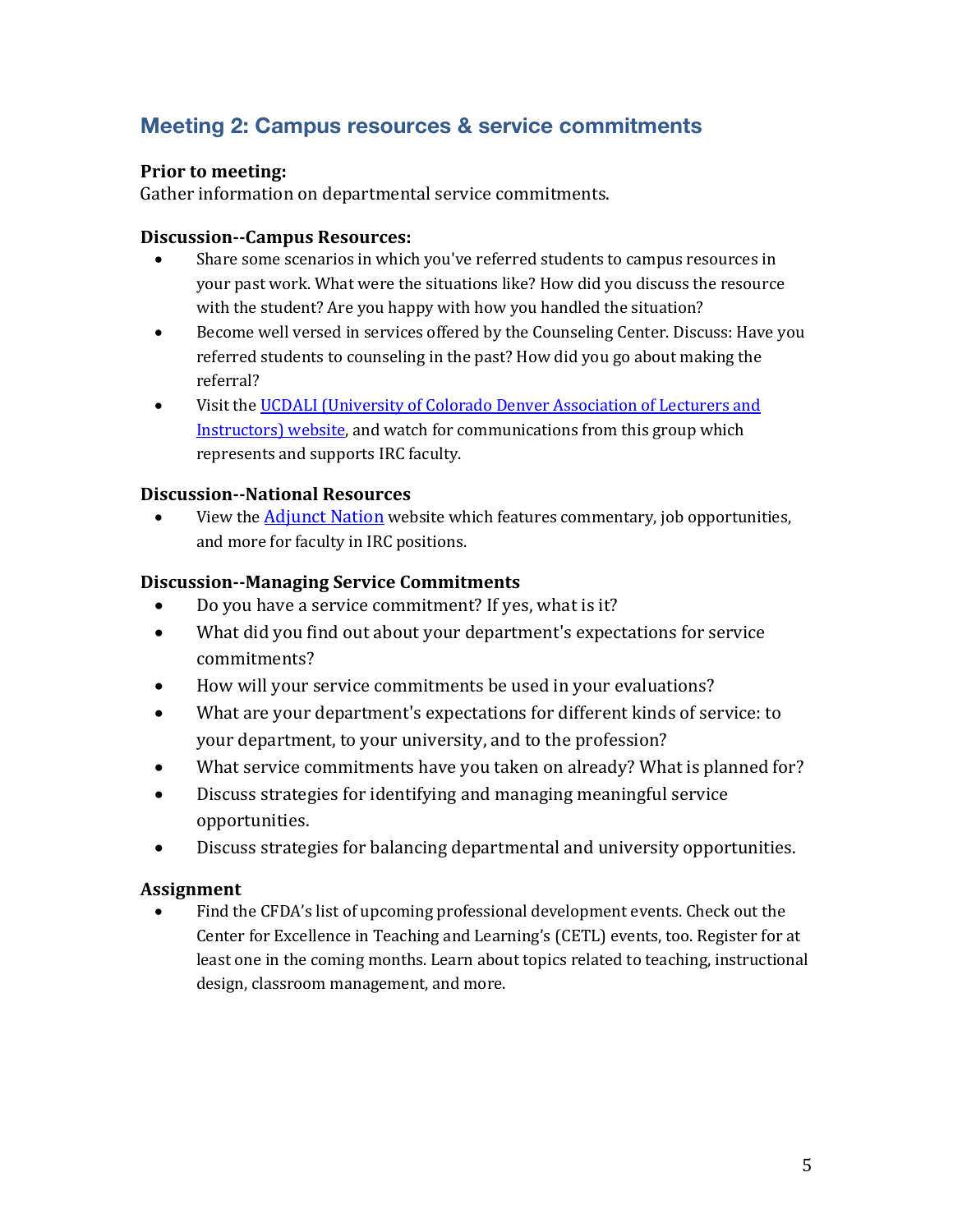# **Meeting 3: Teaching excellence & positive impressions**

#### **Follow-Up from Prior Meeting**

Which CFDA or CETL professional development events have you attended or are you registered for?

#### **Discussion—Teaching excellence**

- How is your teaching going? What is going well? What challenges are you experiencing?
- Consider some ways that you can learn more about teaching strategies. Some options include: 1) CETL workshops, 2) workshops and sessions at professional conferences, 3) books and articles on teaching, and 4) having a teaching consultation or an observation and working with the feedback you receive.
- Consider scheduling a teaching consultation with the CETL or within your department.
- Explore multiple means of teaching evaluations.
- Consider observing faculty who have received teaching excellence awards.
- Discuss how to arrange for a teaching observation? Who will perform it? What feedback will I receive? How often should I have one?

#### **Discussion on Making Positive Impressions**

- Take on one or two service positions that genuinely help your department. Don't overload yourself; ask your dean or your colleagues how you can make the most impact with your time and talents.
- "Take one for the team," but also prioritize good opportunities for yourself. Help your colleagues see that you respect both them and yourself.
- Make yourself visible. Don't be the person that no one in the department ever sees. Take advantage of the many events sponsored in your School and across campus.
- What are other tips that both of you have learned about professionalism?

#### **Assignment**

• At our next meeting, we'll discuss departmental "environments." We'll talk about how to be a part of a positive and healthy environment and how to handle difficult environments. Before the meeting, both mentor and mentee should come up with several things that are good about their departments' environments, as well an example of a particularly challenging or negative aspect of those environment.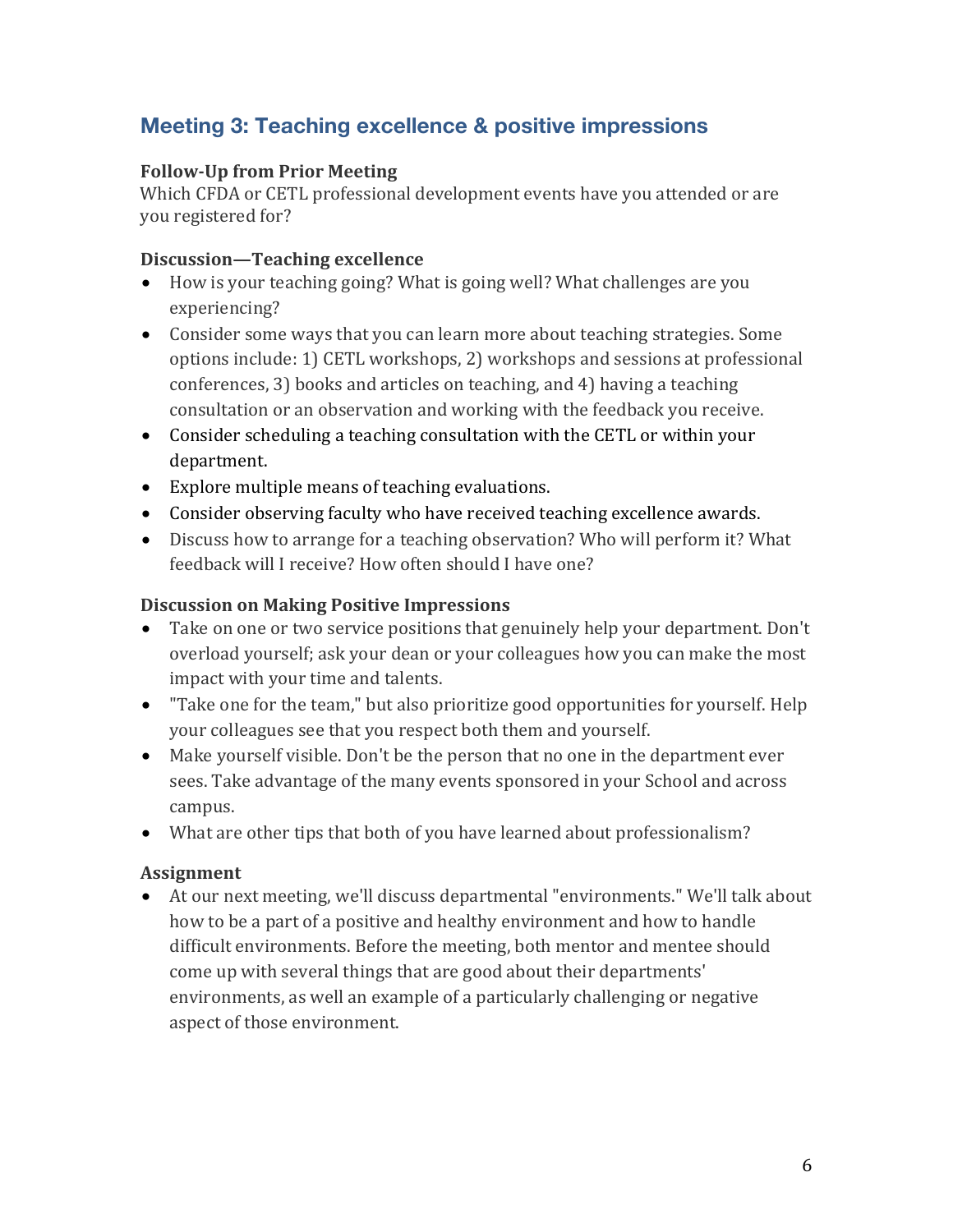# **Meeting 4: Workplace environments**

#### **Discussion**

- Talk about your departments' environments. What is going well? What is not going well? How have you been adding to the good parts and dealing with the challenging aspects?
- Who do you report to? What are those dynamics? Do you feel that you can be fairly open about your thoughts, or do you have to filter when the two of you meet with certain individuals?
- Do you have friends in your department?
- When there are things that bother you at work, how do you decide who you'll discuss them with? What problems would you decide to bring up in a departmental meeting? In a private meeting with your chair or supervisor? With friends in your department? With friends or confidantes outside your department?
- How do you speak up for yourself when you feel that you aren't being treated fairly in your department? How have you handled situations in the past? What have you learned from those experiences?
- How can you deal with frustrating things at work without building or perpetuating negativity?

#### **Note to Mentors**

If it's nearing the end of the academic year, or if either of you have accomplished big things lately, take the time to celebrate together!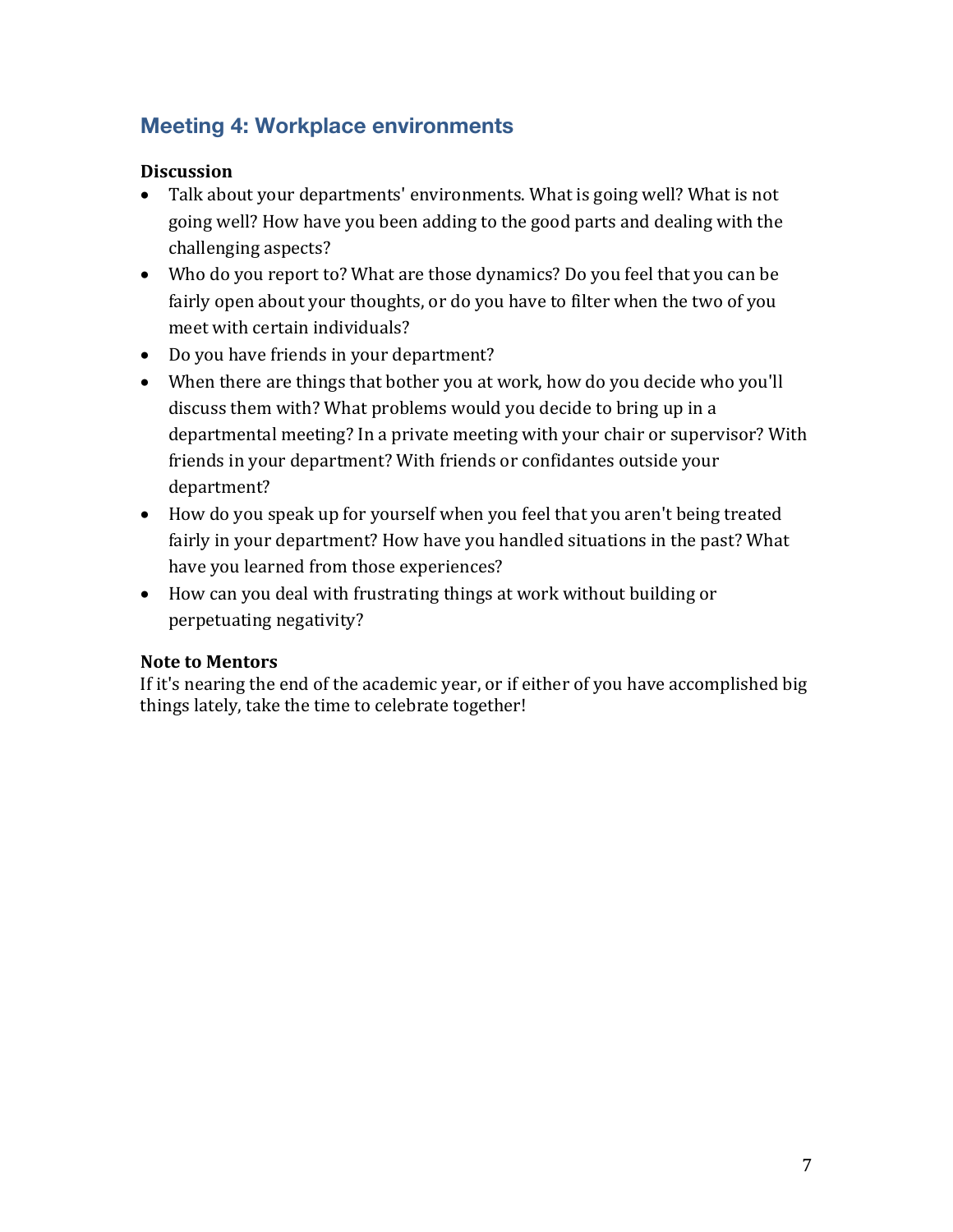# **Meeting 5: Enhanced teaching practices**

#### **Discussion**

- What do you feel confident with in your teaching? What could be stronger? Where could you get some help on the areas that need work? (Note: The Auraria Library has an extensive collection of books on college teaching. You can browse for titles online or stop by the "LB2331" section of the library. A librarian can show you where that is located.)
- What kinds of creative things do you do in your teaching? Are you satisfied with the level of engagement of your students? What sorts of active learning strategies do you use in your classes? Are you interested in designing a new online course or considering ways to maximize technology in your courses? Are you interested in integrating social media in a course? Consider attending a workshop or participate in a book study offered though the CFDA or CETL on these and other topics. Search online for blogs about creative teaching in your discipline, or technologies for teaching. You may want to set up email alerts so that any new posts from these blogs come right to you.
- Does your department hold any group meetings to consider or discuss issues around teaching/instruction? If so, join those meetings and discussions.
- Are you familiar with the "Scholarship of Teaching and Learning" (SoTL)? If not, now is the time to start. In the university setting, SoTL refers to literature that highlights evidence-based practices for excellent teaching in the college classroom. You can often find very detailed descriptions of what works for great college teachers -- paired with evidence that shows the benefits that these methods have brought to classrooms.
- The CFDA and CETL has an excellent shared collection of books on SoTL topics. Stop by #320 Lawrence Street Center to browse and borrow. The Auraria Library subscribes to full-text journals that are focused on SoTL. You can also search the education database called **ERIC** for articles on SoTL.

#### **Assignments**

• Watch video presentations on microaggressions: New York Times; Harvard University:

http://www.nytimes.com/video/us/100000002769668/microaggressionscomments-that-sting.html

Dr. Derald Wing Sue, Columbia University: https://www.youtube.com/watch?v=BJL2P0JsAS4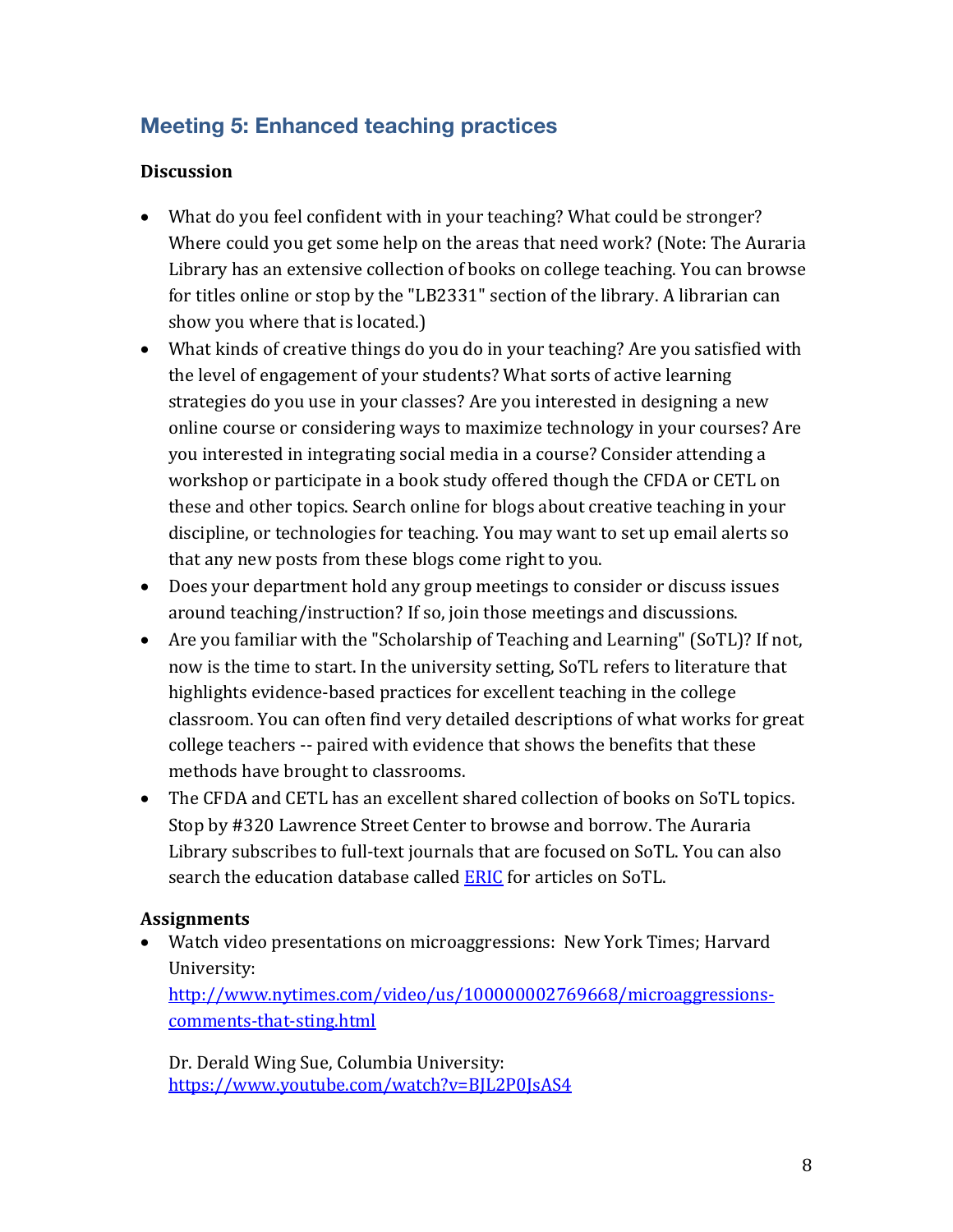At your next meeting, plan to discuss what you've learned & your concerns about microaggressions in the workplace.

# **Meeting 6: Microaggressions**

For this meeting, we watched two videos about microaggressions. What were your gut reactions to the videos? Why do you think we're discussing microaggressions?

- Identify an example of a microaggressions that you've observed in your work. How have you handled them? Do you think you handled them well?
- How do microaggressions affect the lives of faculty members of color? Does what you've seen align with what you read in Dr. Chavella T. Pittman's article?

#### Collaborative Activity

Discuss the following scenarios. How could you intervene to make a difference in the situation? (From training materials by Sigg & Obear):

- 1) You have noticed that most students do not interact with a student who is using a wheelchair like they do to other peers.
- 2) You observe a student asking a person you think might be multiracial or biracial, "What are you?"
- 3) You notice international students getting talked over or ignored in discussions.
- 4) A professor talks louder and more slowly when addressing a student from Korea.
- 5) You hear some students making fun of a peer who is "overweight".
- 6) You notice when your small group meets to work on a class project, the men only talk to men; whites only talk to whites; and overlook and don't engage other members.
- 7) During a discussion about an end of the fall semester celebration, several staff are pushing the idea of a Secret Santa party to celebrate Christmas. You notice a few people look down or seem restless.
- 8) You hear a student asking someone who they think is Asian, "Where are you from? And where did you learn to speak English so well?"
- 9) Someone is writing, "That's so gay!!" on the bulletin board.
- 10) After class you notice a male student standing very close to a female student. As she backs away, the male student moves closer.

Derald Wing Sue (2014) discusses additional microaggressions, as well as the messages that they convey to faculty of color:

https://academicaffairs.ucsc.edu/events/documents/Microaggressions\_Examples\_ Arial\_2014\_11\_12.pdf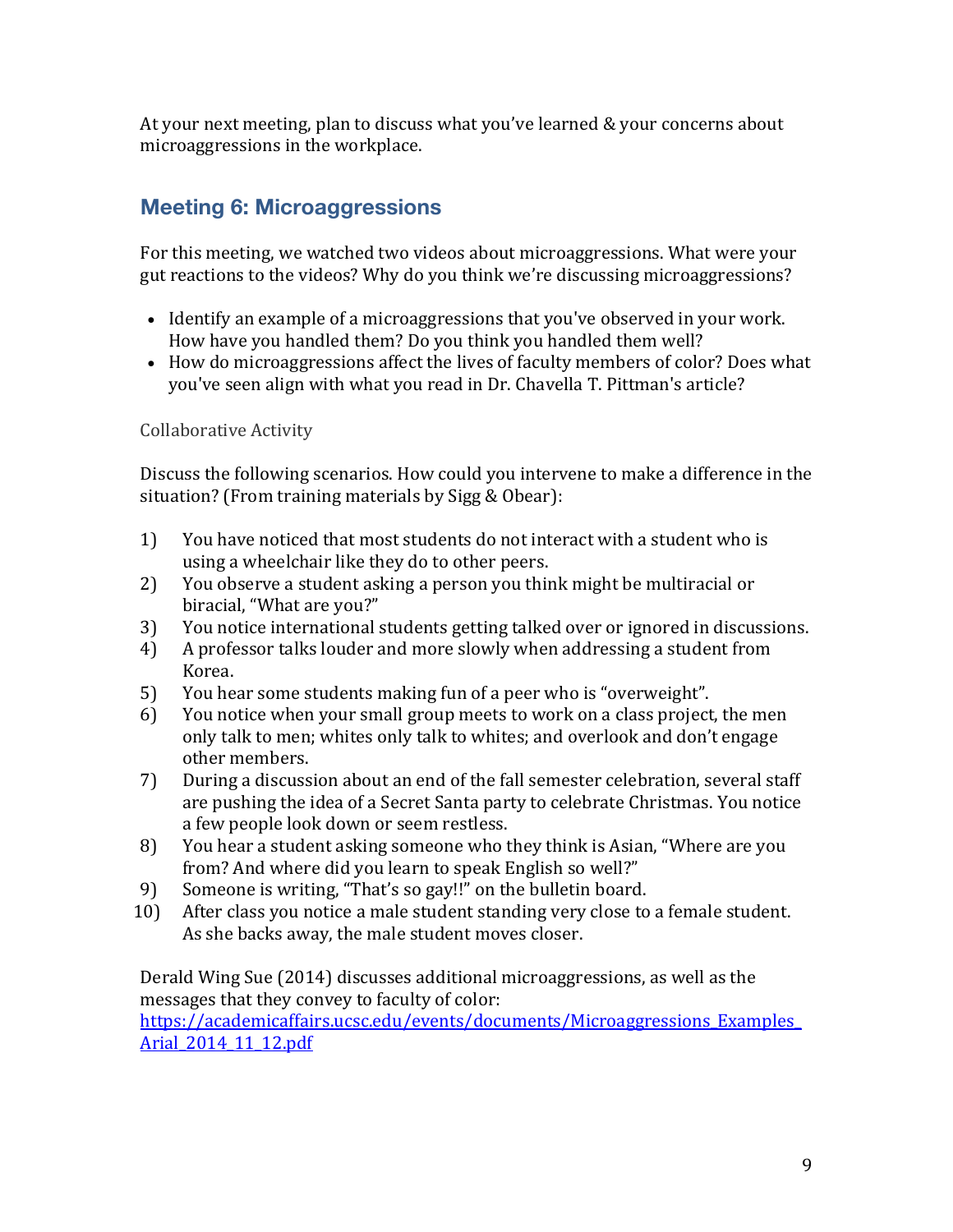#### **Assignments**

- Consider steps you will take to increase understandings of microaggressions in your department, classes, or in other areas of your work.
- The Office of Diversity and Inclusion (ODI) sponsors diversity-related professional development [topics include: unconscious bias, culturally responsive teaching, inclusive workplaces, undocumented students]; the ODI also hosts national webinars related to diversity and inclusion. Explore the ODI website for resources to support your teaching.

# **Meeting 7: Funding opportunities & Strategic planning**

Follow-Up from Last Meeting

As an educator, what steps you will take to enhance understandings of microaggressions in your department, classes, or in other areas of your work?

#### **Discussion---Grants:**

- Grants can become important to you as you delve deeper into areas of teaching and research and need money to support it. Even if your field of study does not tend to use grants as a major source of income, make yourself aware of grant opportunities that are available. Search through the university's grants database, SPIN, a few times each year.
- CU Denver's Office of Research Development and Education (ORDE) provides excellent workshops and provides support for internal and external funding. Schedule a meeting now for personalized support with seeking external funding.
- Colleagues and professional organizations may make you aware of specific grants that are available in your field. You can identify grants on your own by using the SPIN database. SPIN can be used on campus, or at home if you are logged in through the university's VPN client. You can explore SPIN on your own, but attending ORDE training helps very much.

#### **Internal Funding**

- ORDE provides discretionary funding to encourage and support scholarly and creative activities on the downtown campus. IRC faculty are eligible for internal funding support if research requirements are included in his/her letter of offer.
- Your department or college may have "internal funding" available for specific projects as well. Find a comprehensive list of internal funding available in your college or chat with a colleague who is highly productive with research, your department chair or dean, and/or the chair of a group for tenure-track faculty in your department to ensure you are aware of all possible funding opportunities.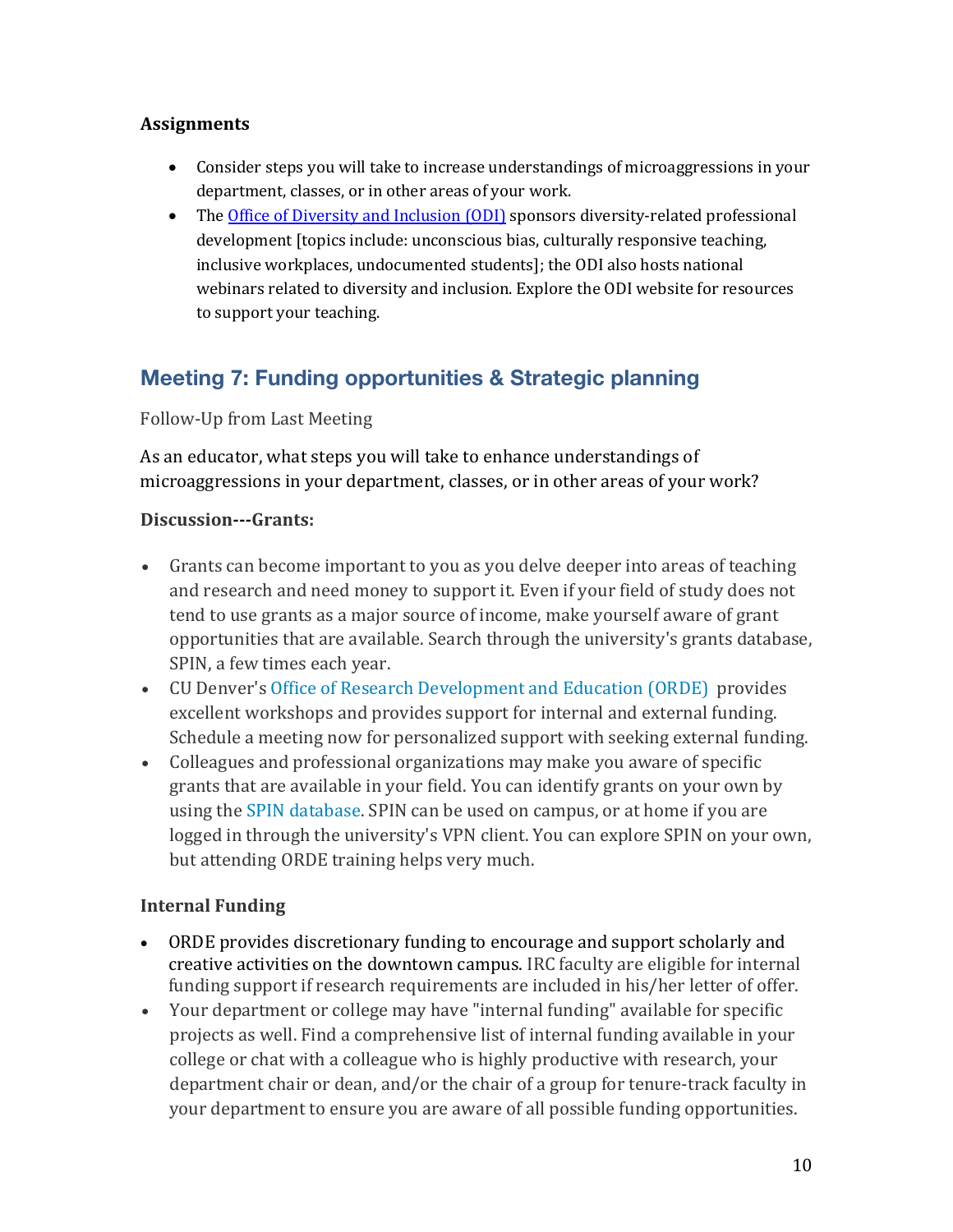### **A Research Pipeline**

- IRC faculty who have research requirements will want to consider their individual research efforts in terms of "the pipeline." Having a pipeline means that you have multiple projects going on at various stages. Think about it: If you wait until after your first article is published (or even just submitted) to start your second project, you'll go a very long time between producing them.
- The pipeline is a little different for everyone, depending on their topics of research, creative work, their field, and the formats in which they prefer to share information. Good organization plays a major role, both in terms of planning overlapping timelines and simply in terms of keeping your calendar up to date. Many researchers have a preferred structure that they use over and over, but that lends some flexibility. For example, they may decide to start planning a second project as soon as they have completed gathering data on the first project. Or they may make a habit of preparing a presentation every time they work on a paper, even if they are still searching for venues to publish and present.

#### **Assignments**

- Spend some time exploring grants in your field. Attend an ORDE workshop, experiment with SPIN on your own, or search through your professional organizations' websites for links to grant information.
- Ask a colleague with a strong scholarly record about how he or she organizes the pipeline.
- Seek out colleagues that have published in areas close to your own to discuss different journals which may be appropriate outlets for your work.
- Craft a calendar that plans steps for two or more pipeline projects in the coming year.
- If you do not regularly read *The Chronicle of Higher Education* consider setting up email alerts for topics of interest to you, such as columns on teaching technologies or editorials from faculty around the world.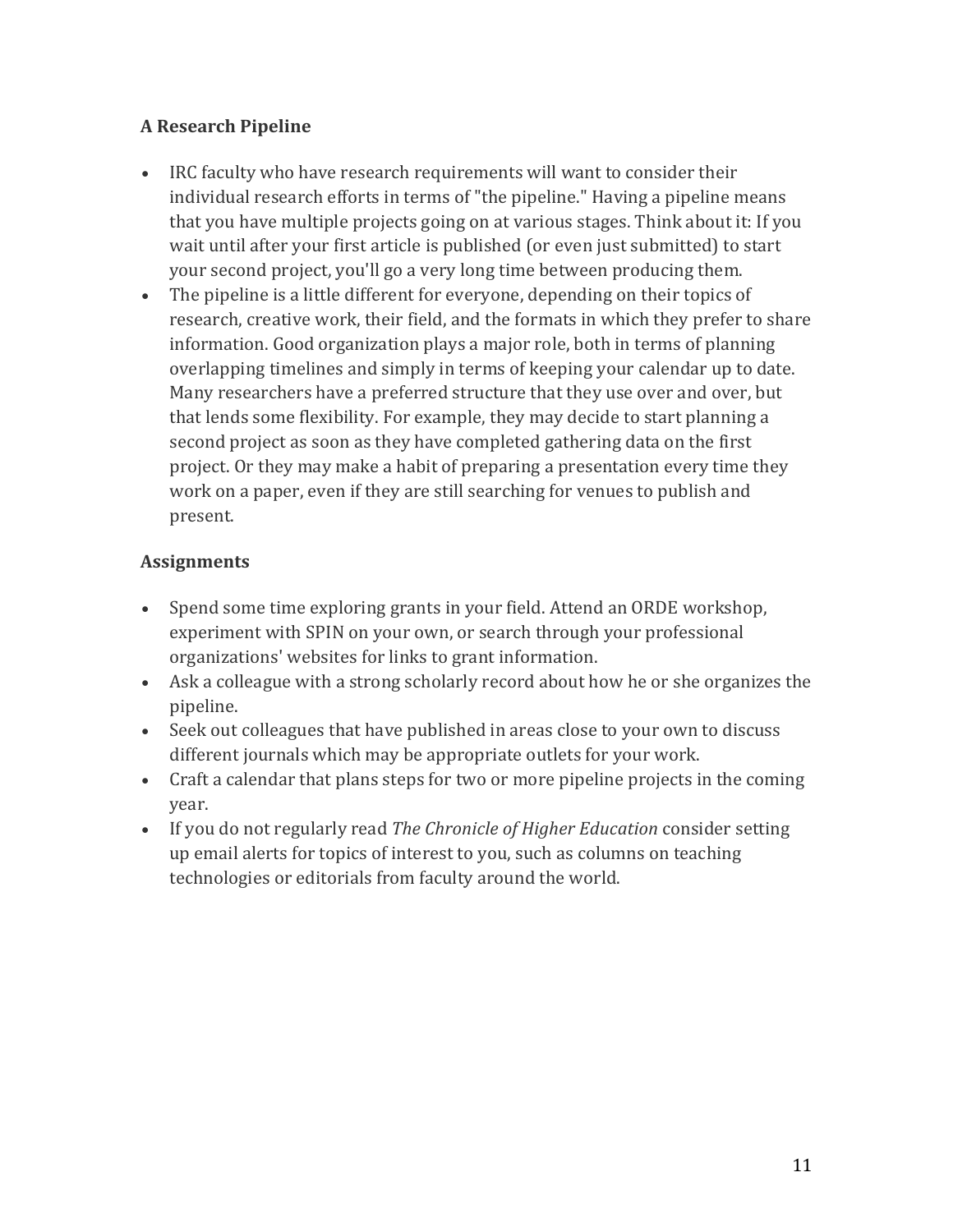## **Meeting 8: Plan ahead**

Let's now take a deep breath and reassess progress and plans for workload expectations and aspirations. While load expectations for IRC faculty vary, this conversation is designed to span teaching, research, and service. Mentors and mentees are encouraged to focus on the area(s) unique to their role.

#### **Discussion---Campus Culture**

- Now that you've been here for a while, what do you think of CU Denver's campus culture? How are you feeling with respect to the culture?
- Have you attended any EDI trainings through the Center for Identity & Inclusion or other campus groups? If so, what did you think about them?

#### **Discussion---Teaching**

- How is your teaching going? What are you teaching this semester?
- Do you use Canvas much in your class? Have you attended any CU Online trainings?
- As a reflective practitioner, consider ways to secure multiple means of teaching evaluation. Plan now for a consultation and observation through the CETL or within your department.
- Discuss the departmental merit/review process as well as requirements for completion of the yearly FRPA documents.
- Each year, faculty awards are given. Discuss processes unique to the mentee's department and school. Who are recent awardees? Connect with those individuals and ask to review their dossiers.

### **Discussion---Research.** If your appointment includes research responsibilities consider the following prompts:

- What did you publish or present in the past year? Discuss the quality of the venues or outlet. Are they regarded highly in your discipline? How do you know?
- What's expected in terms of research for your Department/School/College? If you are on a clinical track, and are considering applying for a promotion, are you familiar with the processes and policies of your Department/School/College? How does your productivity match up?
- Now is a good time to make plans to fill in gaps before any upcoming review. Think about what would most help you succeed in terms of your department's requirements and norms. Start planning a few projects that will make your record stronger. For example, you may feel that you need one or two more peerreviewed papers or a few presentations. Perhaps you have published several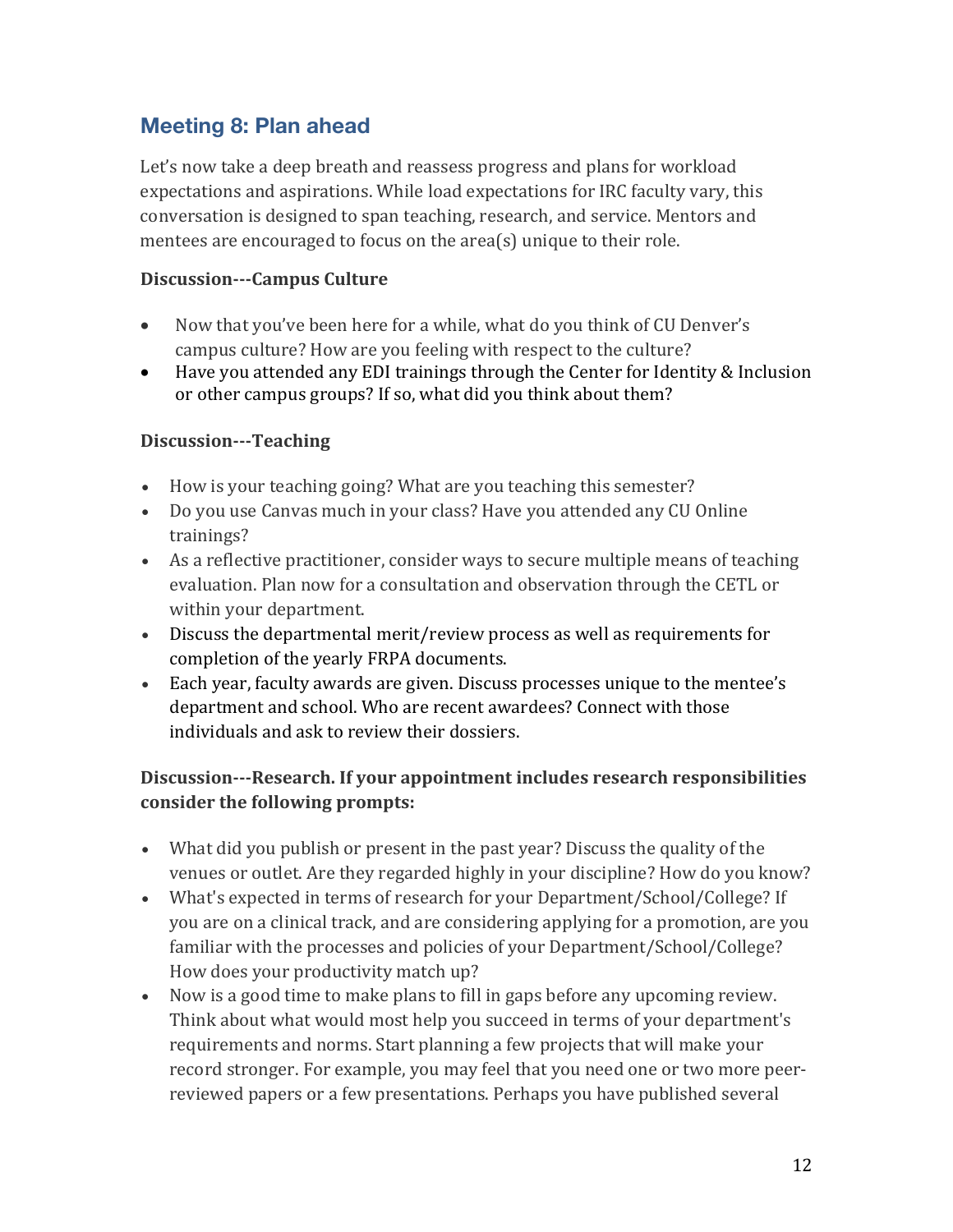articles already, but you believe that the quality of the publications needs to be higher. 

• Now is a good time to update your research agenda. Look through it to see whether you have stuck to your research themes. Provide citations for the scholarly work you have done in the past year, along with notes on how they further your research topics. Write some details on the projects you have planned for the coming year. Ensure that you are clear about the level of expectation related to your percentage of research responsibilities. For example, if you have a 10% expectation, what does that look like?

#### **Discussion---Service**

- What is the required percentage service per your letter of offer? Do service expectation span department and/or the university, as well as to regional/national/international professional groups?
- What are you working on for service right now? Are you overwhelmed, a little short on service, or just right?
- If you're short on service, seek out something meaningful in your department or at the university, or volunteer to hold a position with a professional organization. Consider a UCDALI position as this important commitment represents university-level service.
- If you're overloaded, make sure you know when your department holds elections for service positions. You should do your best to serve the full term of any position, but speak to your chair about the realities of time and interest in an effort to best meet your needs.

#### **Assignments:**

- At the next meeting, we're going to discuss "difficult conversations" that we sometimes have to have in the workplace. Come up with several examples of workplace discussions that have been difficult for you. (For example, talking with a student who is disputing a grade; telling your supervisor that you don't agree with your annual evaluation score.)
- Watch several videos from Dalhousie University's Difficult Conversations Project. Choose two or three that we can re-watch and discuss together at our next meeting.
- Before this semester's final meeting, consider requesting a teaching consultation and/or a class observation as part of your ongoing commitment to professional development.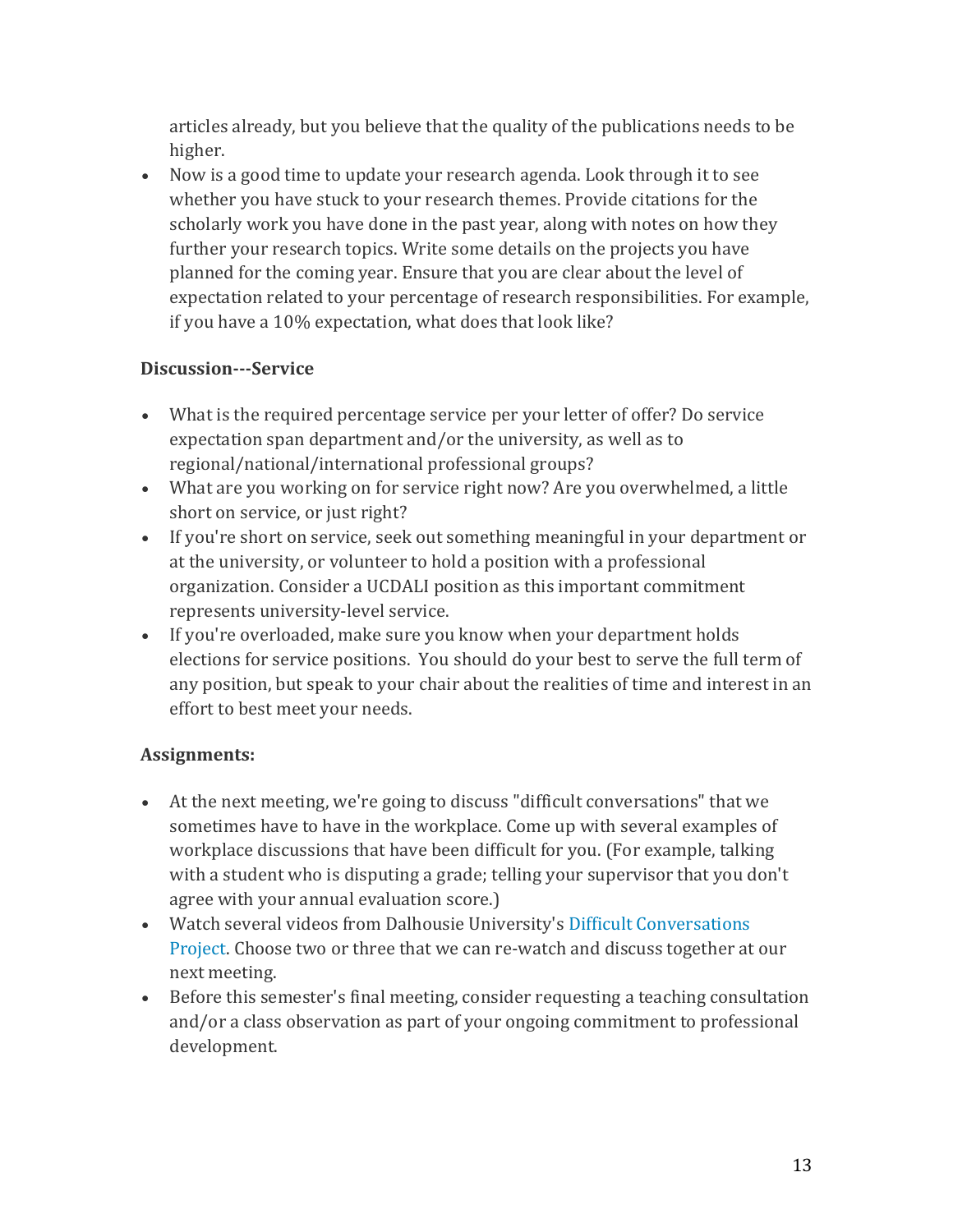# **Meeting 9: Challenging conversations**

#### **Discussion & Activity**

- Which of the videos from Dalhousie University's Difficult Conversations Project did you choose? Are they the ones that portray the conversations that would be most difficult for you?
- Watch several videos together.
- For each video: What did you like about the conversation? What did you disagree with? How would you have handled this differently if you had to lead the conversation? How would you have reacted if you were the person being confronted?
- Discuss a few difficult conversations that each of you've had in the workplace. How did you approach the discussion? Did it go the way you'd hoped? What would you do differently? Did you learn anything from the videos that would have helped?
- If you'd like to learn a LOT more about having difficult conversations, ask your supervisor or your HR staff about enrolling in university's Crucial Conversations training. If you'd like to preview the course, or to look for ideas in the course's reading materials, you can read the Crucial Conversations manual through the library's site.

#### **Assignments**

- Evaluate what you need to do in terms of research and publication or presentation work before comprehensive review. Think through potential timelines carefully. Make plans to start on a few projects.
- Think about whether you need to alter your service commitments during the coming year. Find the date for departmental service elections. If you're looking for new regional/national/international opportunities, investigate these and find out when you can apply.
- Consider any goals you have based on a teaching consultation and/or class observation. Articulate concrete plans for your ongoing professional development.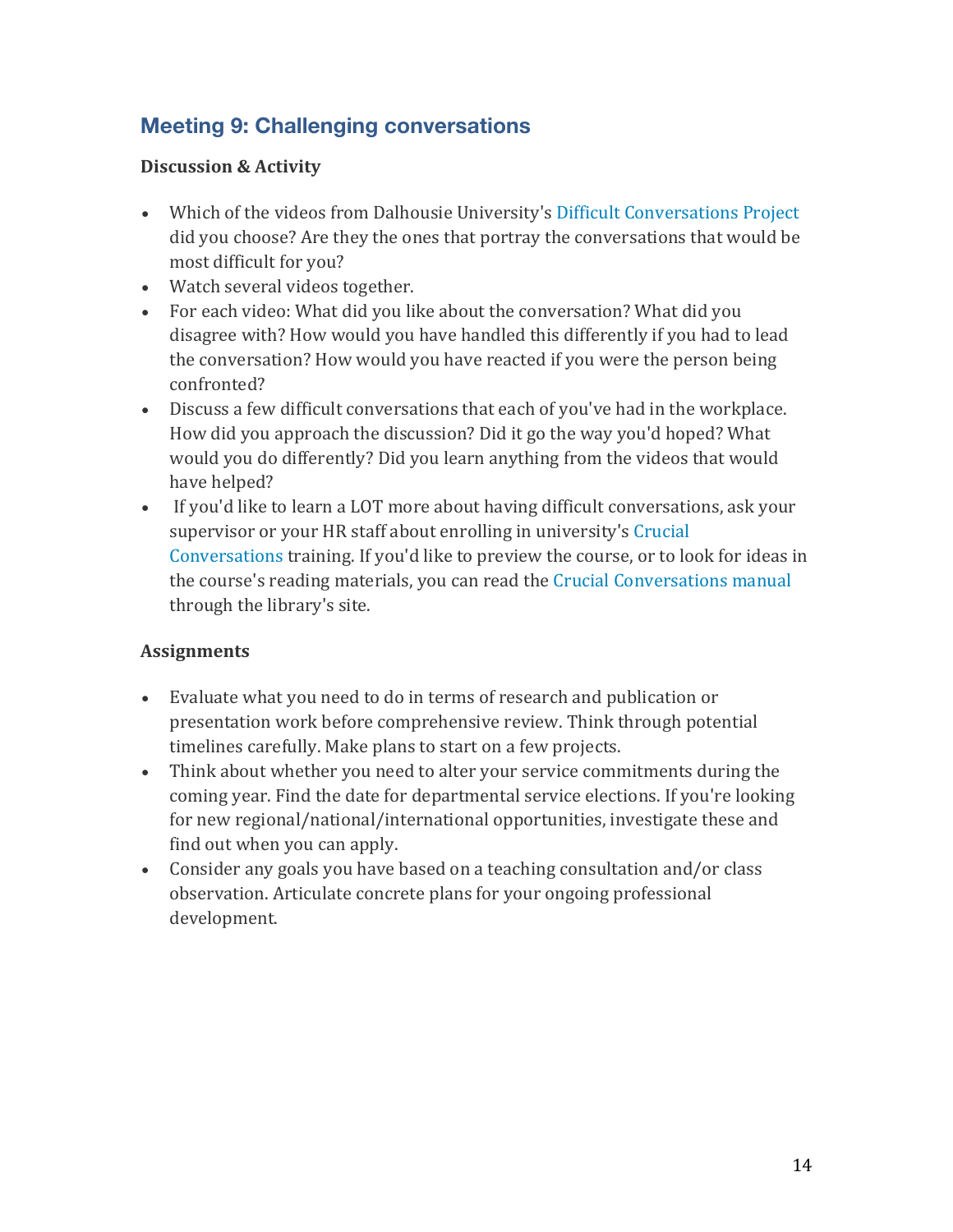# **Meeting 10: Striving for a professional and personal balance**

#### **Discussion**

Over the past years, you've doubtless learned a lot about life as a faculty member. You have also probably experimented with different ways of teaching and of fulfilling your responsibilities for research and service. Consider now any professional development opportunities that would help you grow. Is there a conference you've always wanted to attend -- perhaps one that's slightly outside your usual range of study and expertise? Are you interested in taking a course? Let's break our discussion down into discrete areas of your work and your life.

#### **Research & Creative Works**

- Clinical-track faculty members often wonder how their research should change, develop or deepen. There aren't any distinct changes that should happen, however, you should have solidified several themes for your research. These should appear in your work every year. You should also be aiming to publish, perform and/or show your work in high-quality publications and venues.
- Are you sticking to your research and creative themes? How would you rate you ability to demonstrate a sustained focus? Does your work signal promise? What is the quality of your selected presentation/exhibit/publication outlets?
- If you are struggling with the above, how will you find support? What can you or should you change or begin to do?

#### **Teaching**

- What are some ways that your teaching has improved?
- What would you like to experiment with in your teaching? Do you want to try more active learning class activities now? Do you want to try teaching an online or a hybrid course? Are you interested in incorporating high impact practices in your classes? Do you have certain challenges, such as group assignments, that you want to work on?
- With experience behind you, set one or two goals for moving your teaching forward this semester. Choose goals that you can work on in concrete ways. Perhaps you will ask your chair about the possibility for teaching online. Maybe you will organize a get-together where you and your colleagues share group assignments that work.

#### **Service**

• How is your local, regional, and national service going? Is it active but not stressful (a happy medium)? Do you feel that it's meaningful? Have you had an opportunity to take a leadership role yet? Do you feel a sense of passion for that work?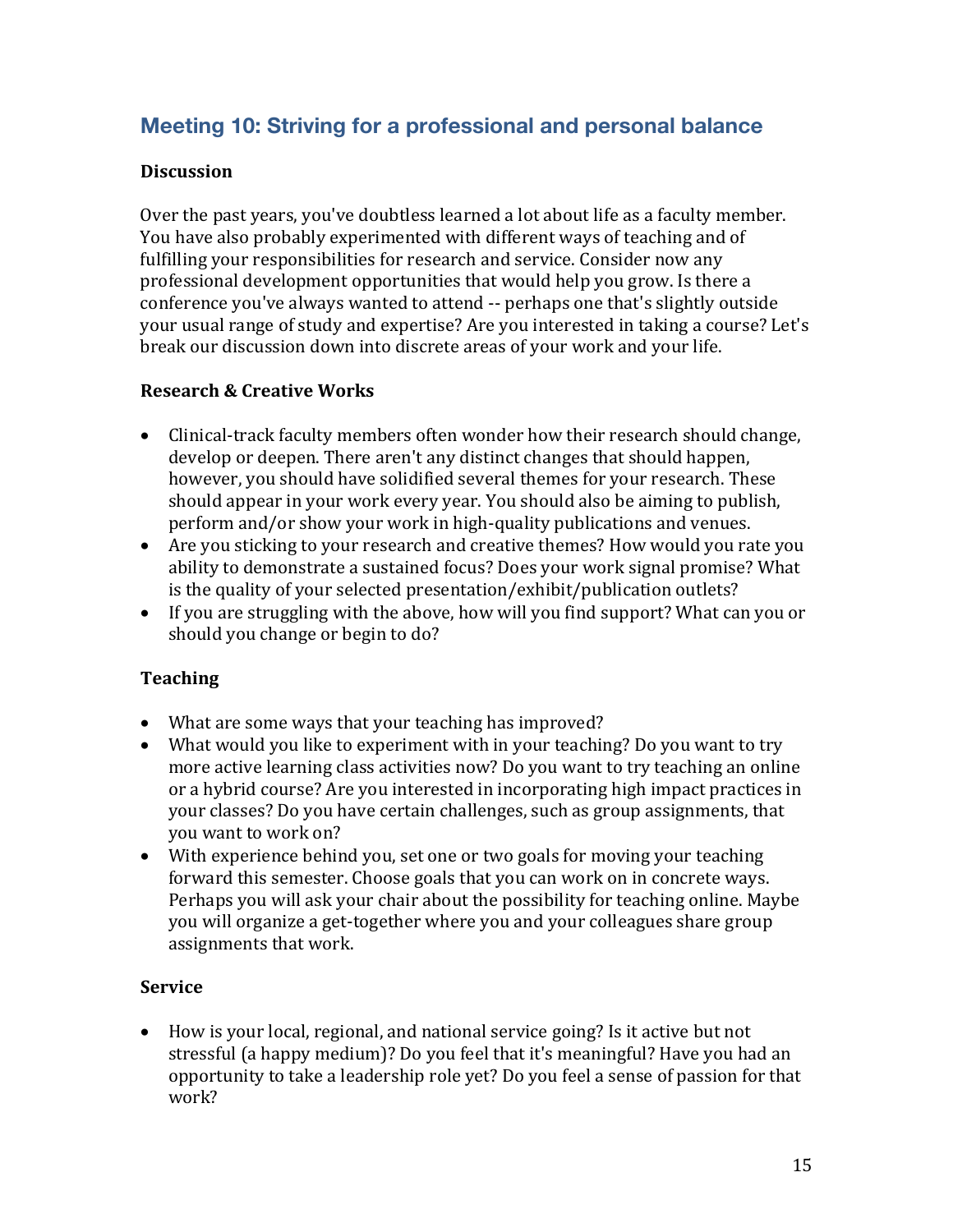• Given that we all have different preferences for service, discuss what you would like to give to the community: Would you like to help new professionals in your field? Would you like to contribute in a leadership capacity? Do you want to use your talents to help people in need? Understanding what you're looking for is the first step in finding meaningful service. Taking time to search for opportunities that meet your desires is the next step.

#### **Life**

- How is your work-life balance going?
- Are there changes you could make to improve the balance?
- Are there responsibilities you can take on, or give up, to effectively keep priorities in order?
- What are you doing to relax while managing the demands of the job?

#### **Assignments**

- Set at least one goal for improvement based on what we just discussed. Make plans to work through some of the goals you came up with. Break down steps and put them in your calendar.
- Spend some time thinking about how you've evolved. Let yourself celebrate all strengths you've developed, and all the wonderful ways you've used them.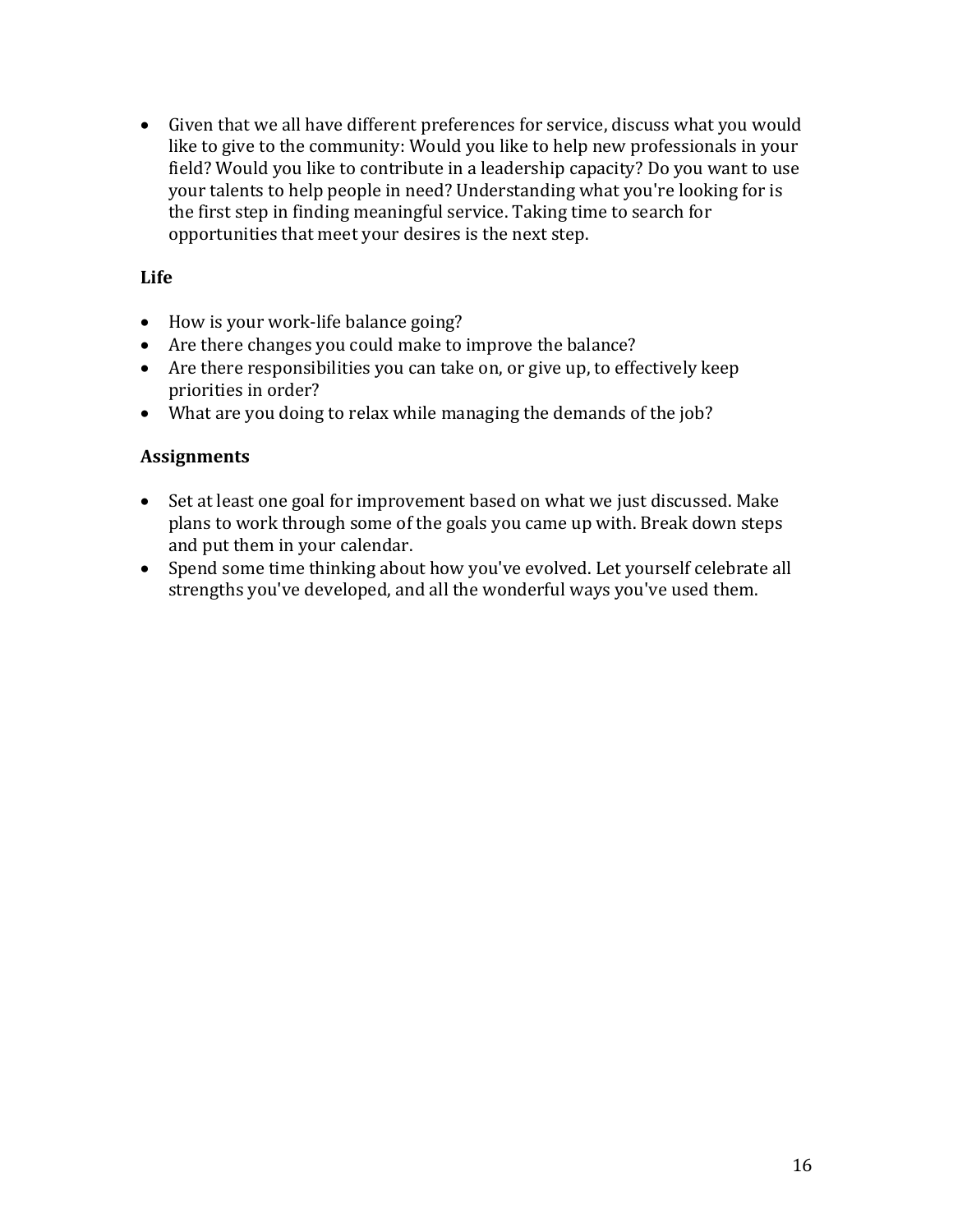# **Meeting 11: Leadership roles & opportunities**

#### **Discussion**

- Now that you gained a wealth of experience, you're probably taking on some important roles in your department and in your field. What kinds of roles are you starting to take on? Are people starting to regard you differently?
- Have you participated in any leadership training? What is leadership, anyway? How is it different from management? Leaders think ahead, create, change, and follow through. They do the very best they can at every project that's on their plate.
- Leadership manifests in different fields, and among different people. Try watching some TED Talks on leadership in areas that interest you.
- Think about some opportunities you have to develop your leadership. You may want to participate in a leadership institute. If you're interested, inquire at the CFDA or search within your professional organizations. Your professional organizations may have opportunities tailored to the work you do (and a great place to meet people).
- Learning to negotiate well is an important part of leadership The Auraria Library has a number of excellent books on negotiation. Drop by, pick one up, and skim it.

#### **Assignments**

- Think about whether you're ready for and interested in leadership training. If so, investigate and pursue! View an array of leadership videos. If you feel ready, choose a skill you've learned and apply it to a situation in your life. https://www.leadershipinfocus.net/introduction http://leanin.org/education#expert-talks
- Think of one or two situations in your life where you are a leader, or where you have the potential to become a leader. Plan a few steps you can take to use these opportunities to hone your leadership skills.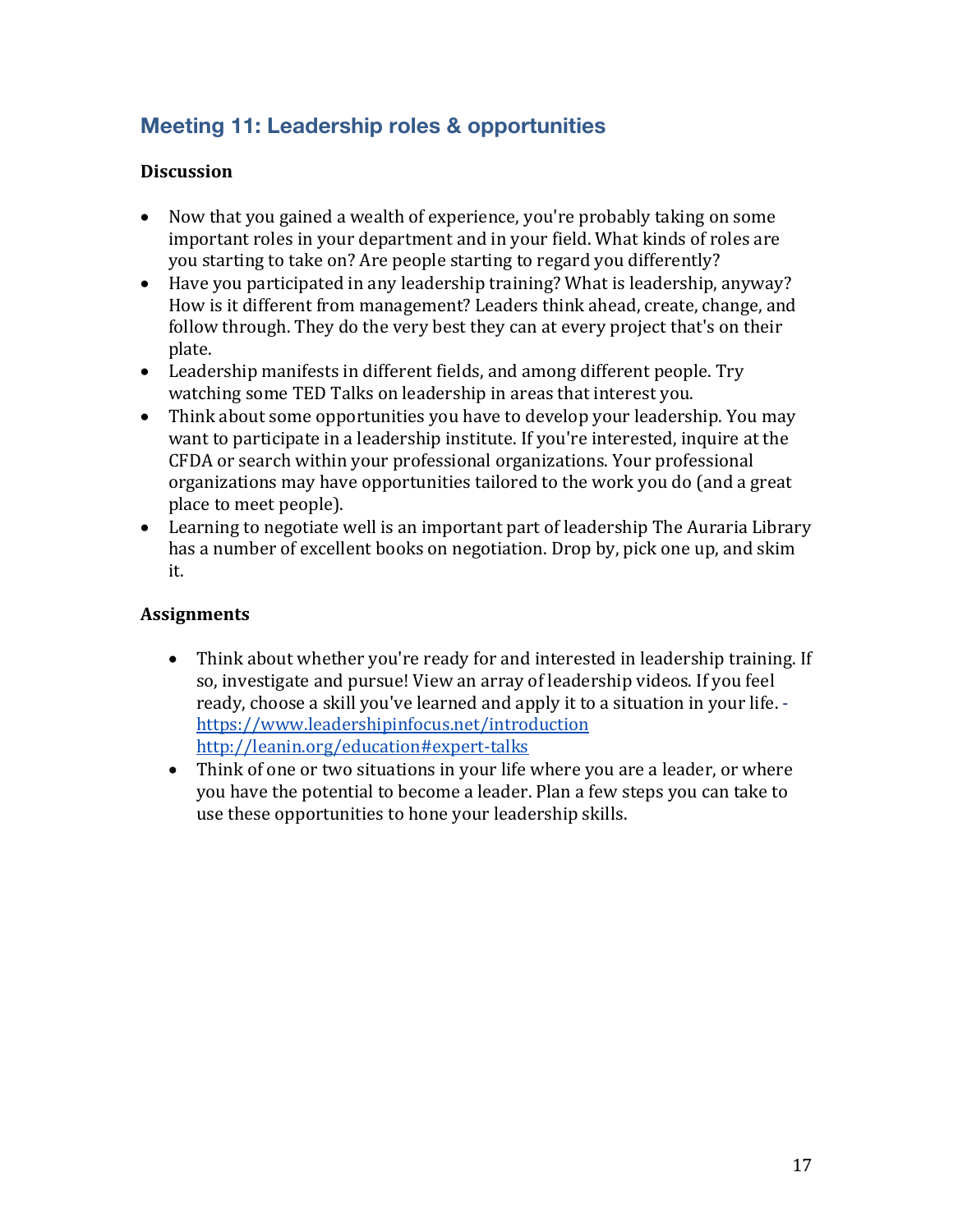### **Meeting 12: Clinical track dossier preparation**

The Clinical Teaching Track is intended for IRC faculty who participate in a broad range of teaching, service, and scholarly activities. Clinical Teaching Track (CTT) appointees have comparable ranks to tenured faculty (i.e. Assistant, Associate and Full Professor CTT). Instructors interested in applying either for a CTT position or CTT faculty interested in pursuing promotion should communicate with their Dean to ensure they are aware of all policies, procedures, guidelines, and deadlines as these vary across Schools and Colleges. Critical to the promotion process is the creation and submission of the faculty members' dossier, which must be in compliance with the particular School or Colleges Clinical Teaching Track promotion criteria.

Mentors and mentees are encouraged to review the following general, recommended practices for dossier preparation and determine a meeting schedule that best fits individual needs. Do the two of you want to begin by meeting in-person to review the required criteria and processes, then set up a schedule to virtually review draft statements and determine artifacts, then meet again in-person to view and critique the final product before it is submitted? Dossier preparation is an important process. Give serious consideration to the realities and time needed to produce an exemplary professional product.

#### **Discussion & Suggested Activities**

- Review all current documents pertaining to CTT promotion process. Particular attention should be given to the promotion criteria.
- Review sample CTT dossiers from within you School, College or in the CFDA. (Note: During Academic Year 2020-21, access to the Dossier Library is primarily online and by request. Please visit the CFDA's Dossier Support page for more information & to request access.)
- Discuss sample statements and provide suggestions unique to the faculty member. Draft, review, and revise statements.
- Identify exemplary artifacts to support all statements. Give serious consideration to evidence you want to use to convey the work you do.
- Review departmental instructions on when and how to submit your dossier. Remember those deadlines. Find out the process for amending your dossier if you have additional publications or other accomplishments after you submit it.
- Focus on the Teaching section. How does the overall organization appear? Is the section easy to navigate? Are required documents there? How did you represent everything that happens in class besides reviews? Have you represented your course's online materials here? Ensure you have a plan for concisely reporting on all student feedback including the multiple means of evaluation collected across the years. Access help from the CETL to ensure you have conducted, reported on, and responded to a theme analysis of student feedback.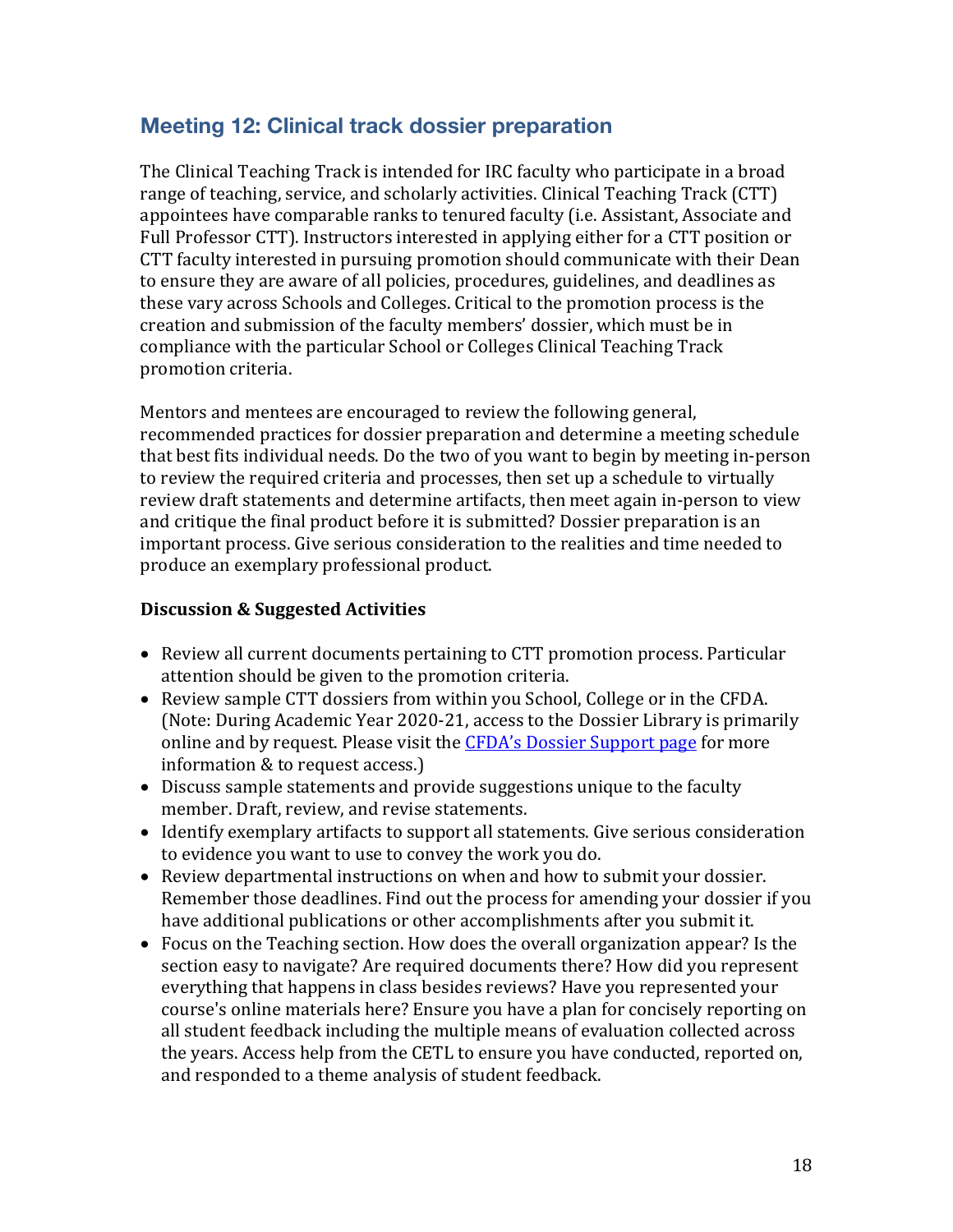- Many departments require faculty to articulate their teaching philosophy. Seriously reflect on the principles that form the foundation of your practices. What theorists inform how you teach? Why do you do what you do in class? What is important to you in working with your students and how are those values realized in the activities, assignments, readings, and discussions in your classes? View sample teaching philosophies from colleagues or the CFDA (or ask colleagues to share theirs with you).
- Next, onto the Research & Creative Activities section. Are all of your publications, exhibits, shows, presentations, and other scholarly accomplishments represented? Are materials presented professionally and easy to locate? Remember---don't make a reviewer look for it.
- Next, the Service section. Are major contributions supported with succinct evidence?
- Start by inserting all required documents, such as the statements, CV, and departmental forms. Get the main dividers in place. With a plan in mind, now begin to compile your dossier.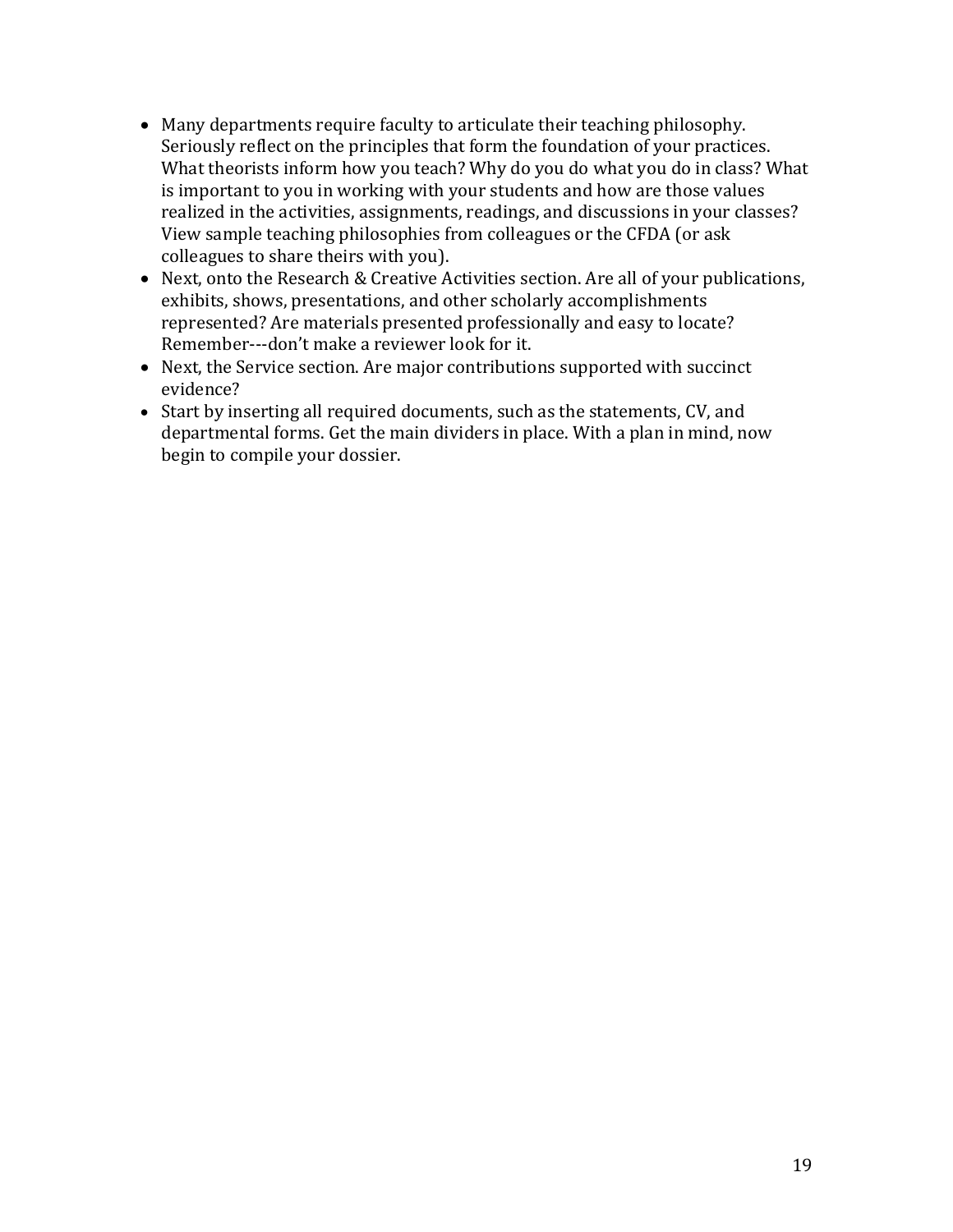### **Mentoring Resources**

### **Books and Chapters**

- Austin, A.E., M.D. Sorcinelli, and M. McDaniels. (2007). *Understanding New Faculty: Background, Aspirations, Challenges and Growth. In J.C. Smart and R.C. Perry (Eds.), The Scholarship of Teaching and Learning in Higher Education: An Evidence Based Perspective.* New York: Springer, pp. 39-92. AVAILABLE: **Auraria Library** (ebook).
- Axelrod, W. (2019). 10 steps to successful mentoring. American Society for Training and Development, Alexandria, VA.
- Bland, C. J. & Taylor, A.L. (2013). *Faculty Success through Mentoring: A Guide for Mentors, Mentees, and Leaders.* Rowman & Littlefield. ISBN: 978-0742563209. AVAILABLE: CFDA Library, Auraria Library.
- Clarke, M, Hyde, A. & Drennan, J. (2013). "Professional Identity in Higher Education." In The Academic Profession in Europe: New Tasks and New Challenges, ed. Barbara M. Kehm and Ulrich Teichler. New York: Springer, pp. 7-21. AVAILABLE: Auraria Library (ebook). Ensher, E. A. & Murphy, S.E. (2005). *Power Mentoring: How Successful Mentors and Proteges Get the Most Out of Their Relationships*. San Francisco: Jossey-Bass, 2005. ISBN:
- Johnson, W.B. (2017). On being a mentor: A guide for higher education faculty, 2<sup>nd</sup> Edition. Routledge, New York, NY. 978-0787979522. AVAILABLE: CFDA Library, Auraria Library.
- Laird, P. (2007). *Pull: Networking and Success since Benjamin Franklin*. Harvard University Press. ISBN: 978-0674025530. AVAILABLE: CFDA Library, Auraria Library.
- Lyons, R. E. (2007). *Best Practices for Supporting Adjunct Faculty*. San Francisco: Jossey-Bass. ISBN: 978-1933371276. AVAILABLE: CFDA Library, Auraria Library.
- Phillips, S.L. & Dennison, S.T. (2015). Faculty mentoring: A practical manual for mentors, mentees, administrators, and faculty developers). Stylus Publishing, Sterling, VA
- Portner, H. (*Mentoring New Teachers*. 3rd ed. Corwin. ISBN: 978-1412960090. AVAILABLE: 2008). CFDA Library, Auraria Library.
- Ragins, B.R. & Kram, K.E. (2007). *The Handbook of Mentoring at Work: Theory, Research, and Practice.* Los Angeles: SAGE.
- Ridley, C.R. & Johnson, W.B. (2018). The elements of mentoring: 75 practices of master mentors, 3<sup>rd</sup> Edition, Macmillian, St. Martin's Press, New York, NY.
- Rockquemore, K.A. & Laszloffy, T. (2008). The Black Academic's Guide to Winning *Tenure* -- *Without Losing Your Soul.* Boulder, CO: Lynne Rienner Publishers.
- Rolfe, A. (2020). Mentoring mindset, skills, and tools 4<sup>th</sup> edition: Make it easy for mentors and mentees. Synergetic People Development, Santa Fe, NM.
- Smith, D. G. (2015). *Diversity's Promise for Higher Education: Making It Work.* 2nd ed. Baltimore, MD: Johns Hopkins University Press.
- Smith, M., Van Oosten, E., & Boyatzis, R.E. (2019). Helping people change: Coaching with compassion for lifelong learning and growth. Harvard Business Review Press, Boston, MA.
- Zachary, L. A. & Fischler, L.A. (2009). *The Mentee's Guide: Making Mentoring Work for You.* San Francisco: Jossey-Bass. ISBN: 978-0470343586. AVAILABLE: CFDA Library.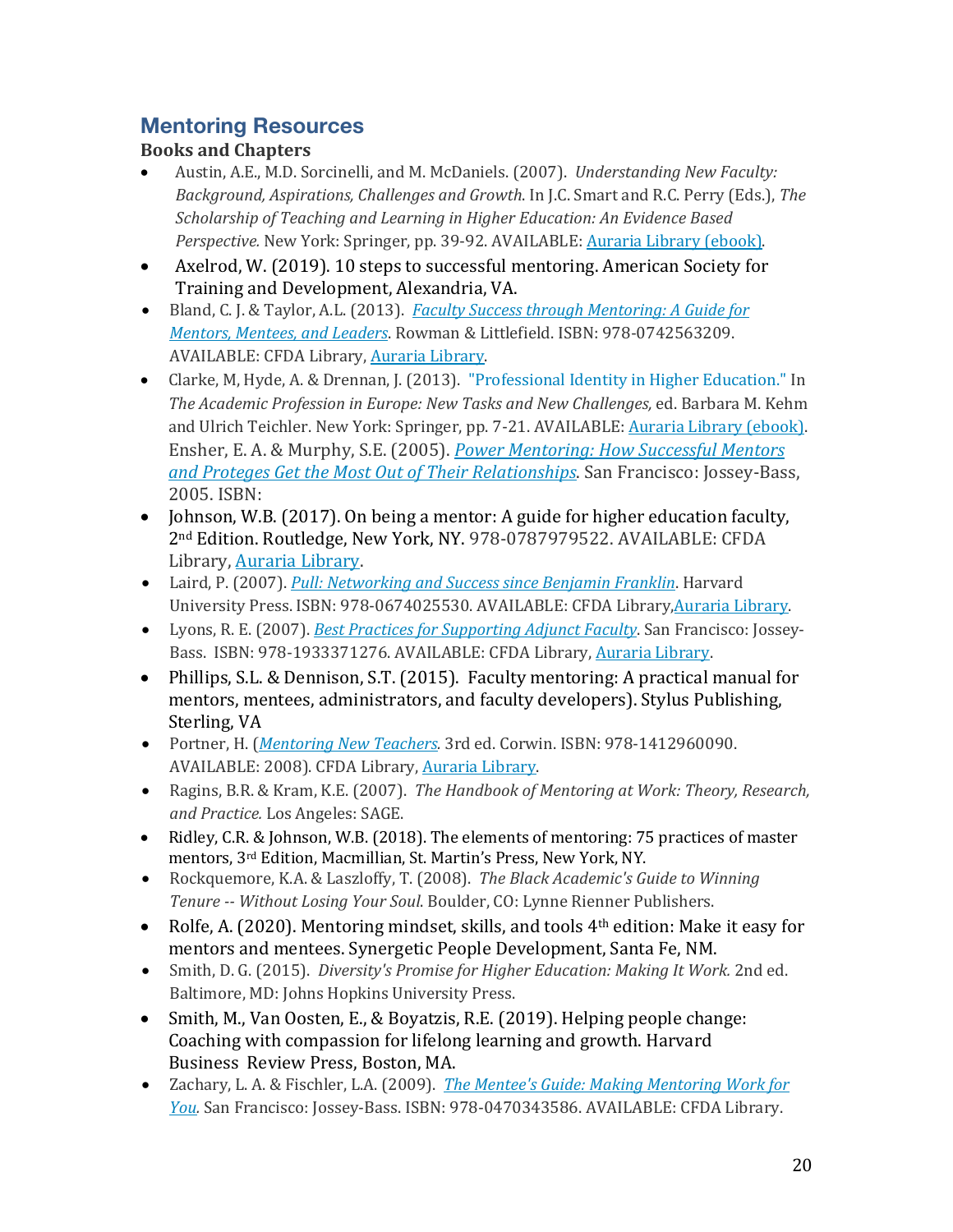• Zachary, L. A. (2011). The Mentor's Guide: Facilitating Effective Learning Relationships. 2nd ed. San Francisco: Jossey-Bass. ISBN: 978-0470907726. AVAILABLE: CFDA Library (print), Auraria Library (ebook).

### **Articles & Presentations**

- Bin Tareef, A. (2013). "The Relationship between Mentoring and Career Development of Higher Education Faculty Members." *College Student Journal* 47.4, 703-710.
- Heewon, C., Longman, K. A. & Franco, M. A. (2014). "Leadership Development Through Mentoring In Higher Education: A Collaborative Autoethnography Of Leaders Of Color." *Mentoring & Tutoring: Partnership In Learning* 22.4, 373-389.
- Santos, S. J., & Reigadas, E.T. (2002). "Latinos In Higher Education: An Evaluation Of A University Faculty Mentoring Programs." *Journal Of Hispanic Higher Education* 1.1, 40- 50.
- Smith, J.W., Smith, W.J. & Markham, S.E. (2001). "Diversity Issues In Mentoring Academic Faculty." *Journal Of Career Development* 26.4, 251-262.
- Thomas, D. A. (2001). "The Truth about Mentoring Minorities: Race Matters." *Harvard Business Review* 79, 99-107.
- Gibson, S. K.(2006). "Mentoring of Women Faculty: The Role of Organizational Politics and Culture." *Innovative Higher Education* 31.1, 63-79.
- Madsen, S. R. (2012). "Women and Leadership in Higher Education: Current Realities, Challenges, and Future Directions." *Advances in Developing Human Resources* 14.2, 131-9.
- Morley, L. (2013). "The Rules of the Game: Women and the Leaderist Turn in Higher Education." Gender and Education 25.1, 116-31.
- Searby, L., Ballenger, J. & Tripses. J. (2015). "Climbing the Ladder, Holding the Ladder: The Mentoring Experiences of Higher Education Female Leaders." *Advancing Women in* Leadership 35, 98.
- Stewart, J. B. (2005). "Best and Worst Practices in Mentoring 'Minority' Faculty." Penn State University Diversity Strategic Planning Workshop.
- Wasburn, M.H. (2007). "Mentoring Women Faculty: An Instrumental Case Study of Strategic Collaboration." *Mentoring & Tutoring: Partnership in Learning* 15.1, 57-72.

### **Mentors' Qualities & Behaviors**

• Cho, C. S., Ramanan, R. A., & Feldman, M. D. (2011). "Defining the ideal qualities of mentorship: a qualitative analysis of the characteristics of outstanding mentors." The *American Journal of Medicine*, 124.5, 453-458.

### **STEM Focus**

Feldman, M. D., Huang, L., Guglielmo, B. J., et al. (2009). "Training the Next Generation of Research Mentors: The University of California, San Francisco, Clinical & Translational Science Institute Mentor Development Program." *Clinical and Translational Science*, 2.3, 216-221.